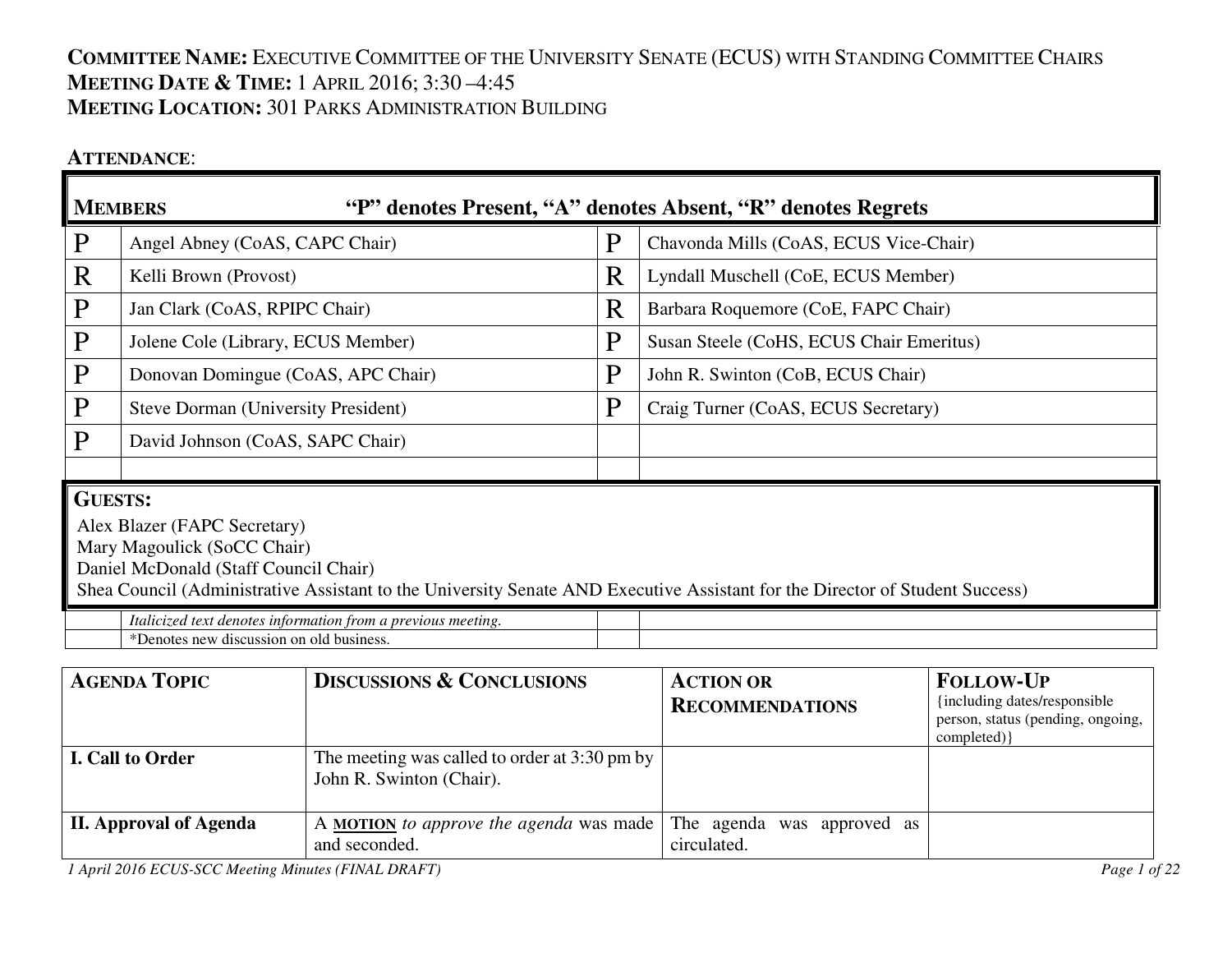| <b>III. Approval of Minutes</b> | A MOTION to approve the minutes of the 4<br>Mar 2016 meeting of the Executive              | The 4 Mar 2016 Executive<br>Committee<br>with<br><b>Standing</b> |  |
|---------------------------------|--------------------------------------------------------------------------------------------|------------------------------------------------------------------|--|
|                                 | Committee with Standing Committee Chairs                                                   | Committee<br>Chairs<br>meeting                                   |  |
|                                 | was made and seconded. A draft of these                                                    | minutes were approved as posted,                                 |  |
|                                 | minutes had been circulated to the meeting                                                 | so no additional action was                                      |  |
|                                 | attendees via email with no revisions offered.                                             | required.                                                        |  |
|                                 | Thus, the minutes had been posted (as                                                      |                                                                  |  |
|                                 | circulated) to the minutes.gcsu.edu site.                                                  |                                                                  |  |
| <b>IV.</b> Reports              |                                                                                            |                                                                  |  |
| <b>President's Report</b>       | I have written a letter (as a citizen not as                                               |                                                                  |  |
|                                 | university president) to the Governor and                                                  |                                                                  |  |
| <b>President Dorman</b>         | asked him to veto HB 859 – known as the                                                    |                                                                  |  |
|                                 | Campus Carry Bill. I centered my argument                                                  |                                                                  |  |
|                                 | on two main areas: $(1.)$ The presence of                                                  |                                                                  |  |
|                                 | minors on our campus through our early                                                     |                                                                  |  |
|                                 | college program and through the many                                                       |                                                                  |  |
|                                 | student visits to the science museum and the                                               |                                                                  |  |
|                                 | Old Governor's Mansion, (2.) The need for                                                  |                                                                  |  |
|                                 | faculty and staff to address difficult                                                     |                                                                  |  |
|                                 | performance and behavioral issues with                                                     |                                                                  |  |
|                                 | students in their offices and the need to                                                  |                                                                  |  |
|                                 | conduct disciplinary hearings without the                                                  |                                                                  |  |
|                                 | threat of a firearm being present.                                                         |                                                                  |  |
|                                 | The Governor has until May 3 to take an<br>action on this piece of legislation. His action |                                                                  |  |
|                                 | options are to sign it, veto it, or not take either                                        |                                                                  |  |
|                                 | action. No action means that HB 859 would                                                  |                                                                  |  |
|                                 | become law as Georgia has no pocket veto.                                                  |                                                                  |  |
|                                 | Should he decide not to veto, we will have to                                              |                                                                  |  |
|                                 | assemble with the chancellor's staff and                                                   |                                                                  |  |
|                                 | understand the impact of this legislation for                                              |                                                                  |  |
|                                 | our campus and determine how we might                                                      |                                                                  |  |
|                                 | educate all on this.                                                                       |                                                                  |  |

*1 April 2016 ECUS-SCC Meeting Minutes (FINAL DRAFT)*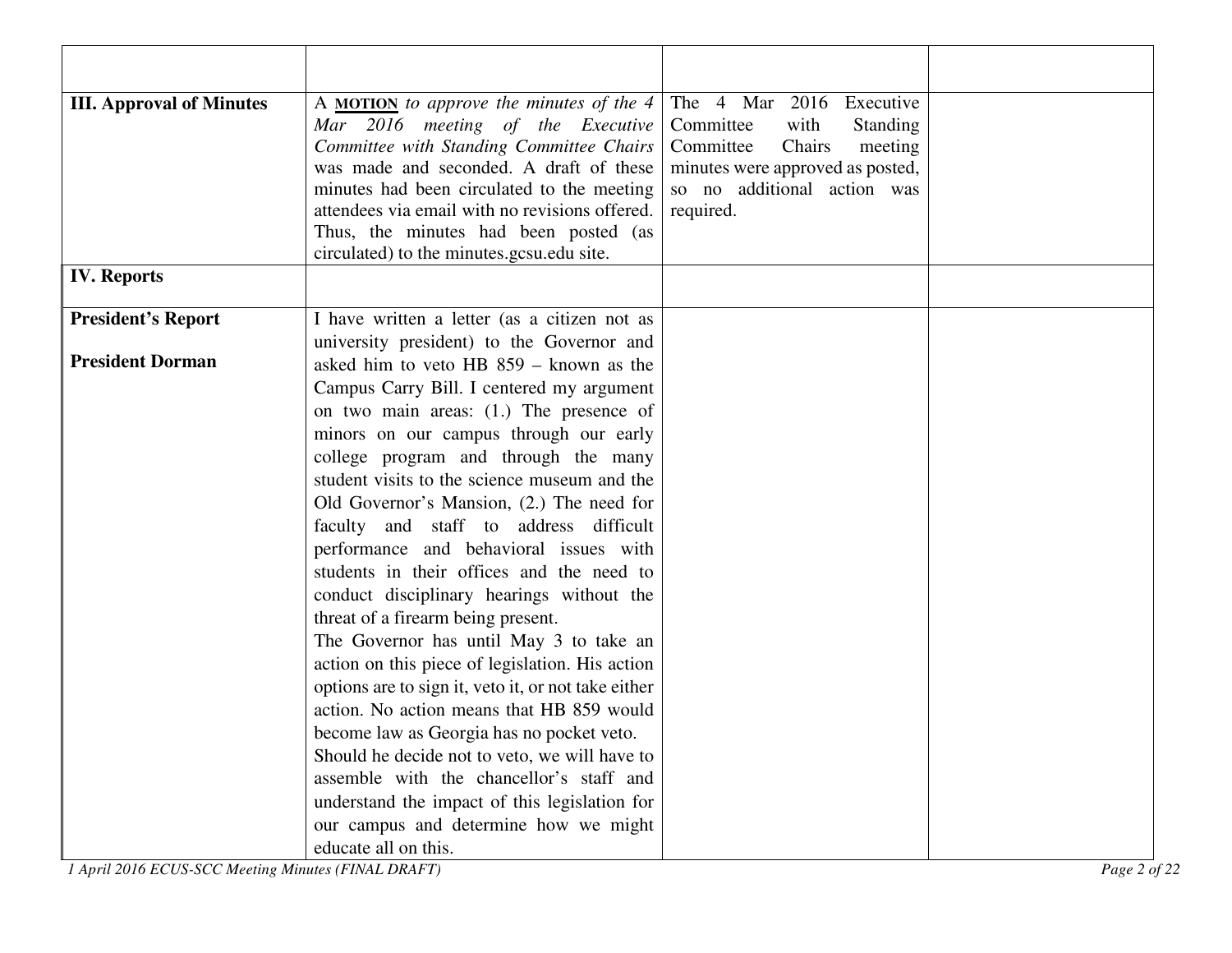| <b>Provost's Report</b>           | As Provost Brown had extended Regrets and                   |
|-----------------------------------|-------------------------------------------------------------|
|                                   | was unable to attend the meeting, there was no              |
| <b>Provost Brown</b>              | Provost's Report.                                           |
| <b>Executive Committee of the</b> | 1. Motions ECUS has no motions for                          |
| <b>University Senate (ECUS)</b>   | university senate consideration at its 22                   |
|                                   | Apr 2016 meeting.                                           |
| <b>John R. Swinton</b>            | 2. Officers The 2015-16 ECUS officers are                   |
|                                   | John R. Swinton (Chair), Chavonda Mills                     |
|                                   | (Vice-Chair) and Craig Turner (Secretary)                   |
|                                   | 3. Meeting ECUS met on 1 Apr 2016 from                      |
|                                   | $2:00 \text{pm}$ to $3:15 \text{pm}$ . The following topics |
|                                   | were discussed.                                             |
|                                   | <b>Academic Leadership Meeting</b><br>a.                    |
|                                   | Report from 21 Mar 2016 Academic                            |
|                                   | Leadership Council meeting. Topics:                         |
|                                   | i. Online Testing<br>With<br>more                           |
|                                   | instructors using online testing as                         |
|                                   | part of courses (traditional and                            |
|                                   | online), proctoring of tests is                             |
|                                   | perceived as an issue.                                      |
|                                   | ii. <b>Allocating Merit Raises</b> Deans                    |
|                                   | and Program Heads compared                                  |
|                                   | mechanisms they use to determine                            |
|                                   | allocations. There is a remarkable                          |
|                                   | diversity in the approaches to this                         |
|                                   | activity. Still struggling with a                           |
|                                   | systematic way to accurately<br>assess merit.               |
|                                   | iii. External Research Grants An                            |
|                                   | adjustment to how much of grant                             |
|                                   | goes to the Principal Investigator                          |
|                                   | (PI) appears to be a move to reduce                         |
|                                   | overhead. This proposal may come                            |
|                                   | to university senate for review                             |
|                                   | next year.                                                  |
|                                   | iv. <b>Upcoming Events</b> (details to                      |
|                                   | follow)                                                     |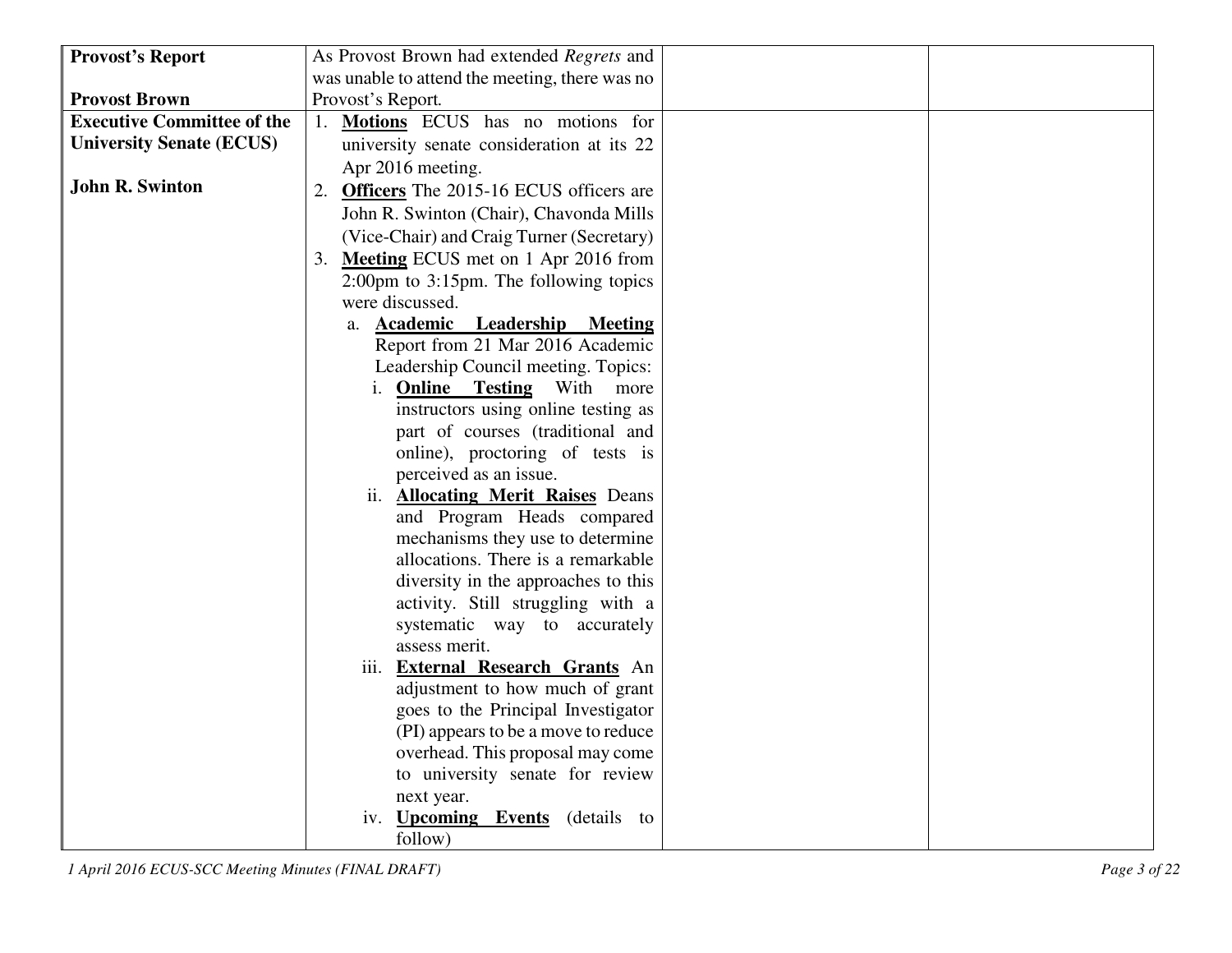| 2 Apr International Dinner                      |
|-------------------------------------------------|
| 9 Apr Give Center                               |
| 12 Apr Past University Presidents               |
| (Drs. Leland and DePaolo) to visit              |
| 19 Apr Celebration of Scholarship               |
| 22 Apr Celebration of Excellence                |
| b. <b>Strategic Plan</b> Mark Pelton requests a |
| chance to provide an update on the              |
| Strategic Plan at the next university           |
| senate meeting.                                 |
| c. Governance<br><b>ECUS</b><br><b>Calendar</b> |
| adopted the 2016-2017 Governance                |
| Calendar as amended in three ways               |
| from deliberation at the 18 Mar 2016            |
| university<br>senate<br>meeting:<br>(1)         |
| designating a meeting time for the              |
| Subcommittee<br>the<br>Core<br>on               |
| Curriculum (SoCC) at each of the                |
| seven meeting blocks designated as              |
| ECUS-SCC, (2) adding the 21 Apr                 |
| 2017 Celebration of Excellence to the           |
|                                                 |
| cover page under the heading                    |
| University, AND (3) using the most              |
| current university logo on the cover            |
| page of the calendar.                           |
| d. Cutoff Date for Requesting the               |
| <b>Encumbering of Travel Funds</b>              |
| Request that we check to see if there is        |
| an official date on which the cutoff            |
| date for encumbering travel (or end-            |
| of-year) funds must be announced. If            |
| there is, it should be in documentation.        |
| If there is not it may be a policy issue        |
| for RPIPC. (*During the preparation             |
| of these minutes, this update was               |
| received. A call to Omega Hedgepeth             |
| resulted in her telling me there is no          |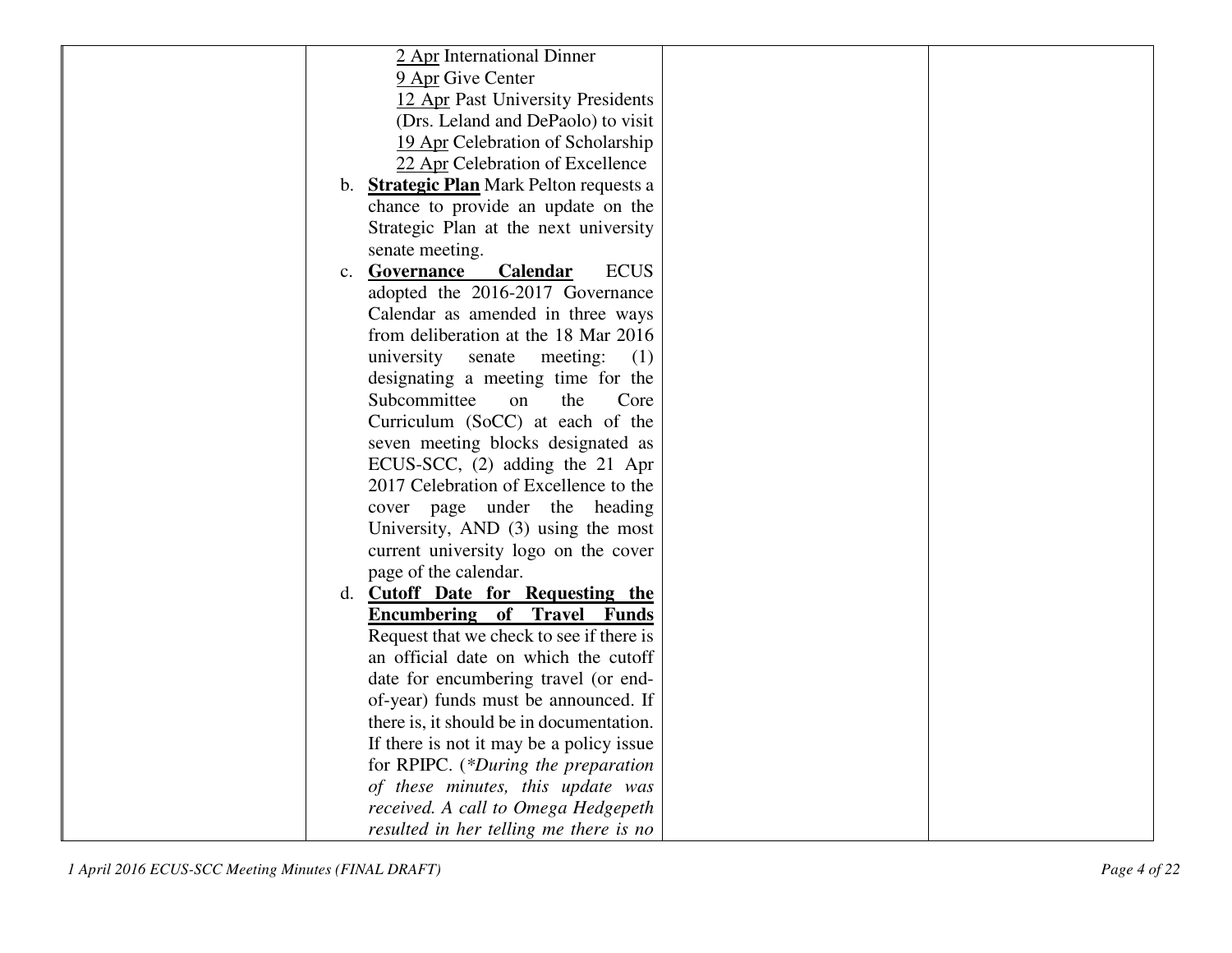| <i>policy that dictates</i><br>when<br>this   |  |
|-----------------------------------------------|--|
| announcement is made $-$ it is                |  |
| determined by when the BoR releases           |  |
| the information $*$ ).                        |  |
| <b>Online Courses</b> The procedures to<br>e. |  |
| implement the Distance Education              |  |
| Policy adopted by the university              |  |
| senate as Motion 1213.APC.003.P are           |  |
| being streamlined. Specifically, the          |  |
| original procedure of approving               |  |
| separately each online course and each        |  |
| instructor for each section of online         |  |
| course being delivered had proved to          |  |
| be both cumbersome and redundant.             |  |
| The proposed procedure was to review          |  |
| faculty only once and grandfather in          |  |
| any faculty who had been approved for         |  |
| at least one online course since the          |  |
| inception of the Distance Education           |  |
| Policy. A concern from the floor of the       |  |
| 1 Apr 2016 ECUS meeting regarding             |  |
| the perception that the procedures had        |  |
| been developed without as much                |  |
| faculty involvement as had been               |  |
| anticipated at the<br>outset<br>was           |  |
| articulated. A recommendation to              |  |
| steer these latest procedures to the          |  |
| university<br>appropriate<br>senate           |  |
| committee(s) for review and exercise          |  |
| the advisory role (of the university          |  |
| senate on procedural matters) to the          |  |
| administration was made at the 1 Apr          |  |
| 2016 ECUS meeting. Given that the             |  |
| final meetings of the 2015-2016               |  |
| university senate committees were             |  |
| occurring at the time of this                 |  |
| deliberation, it was recommended that         |  |
|                                               |  |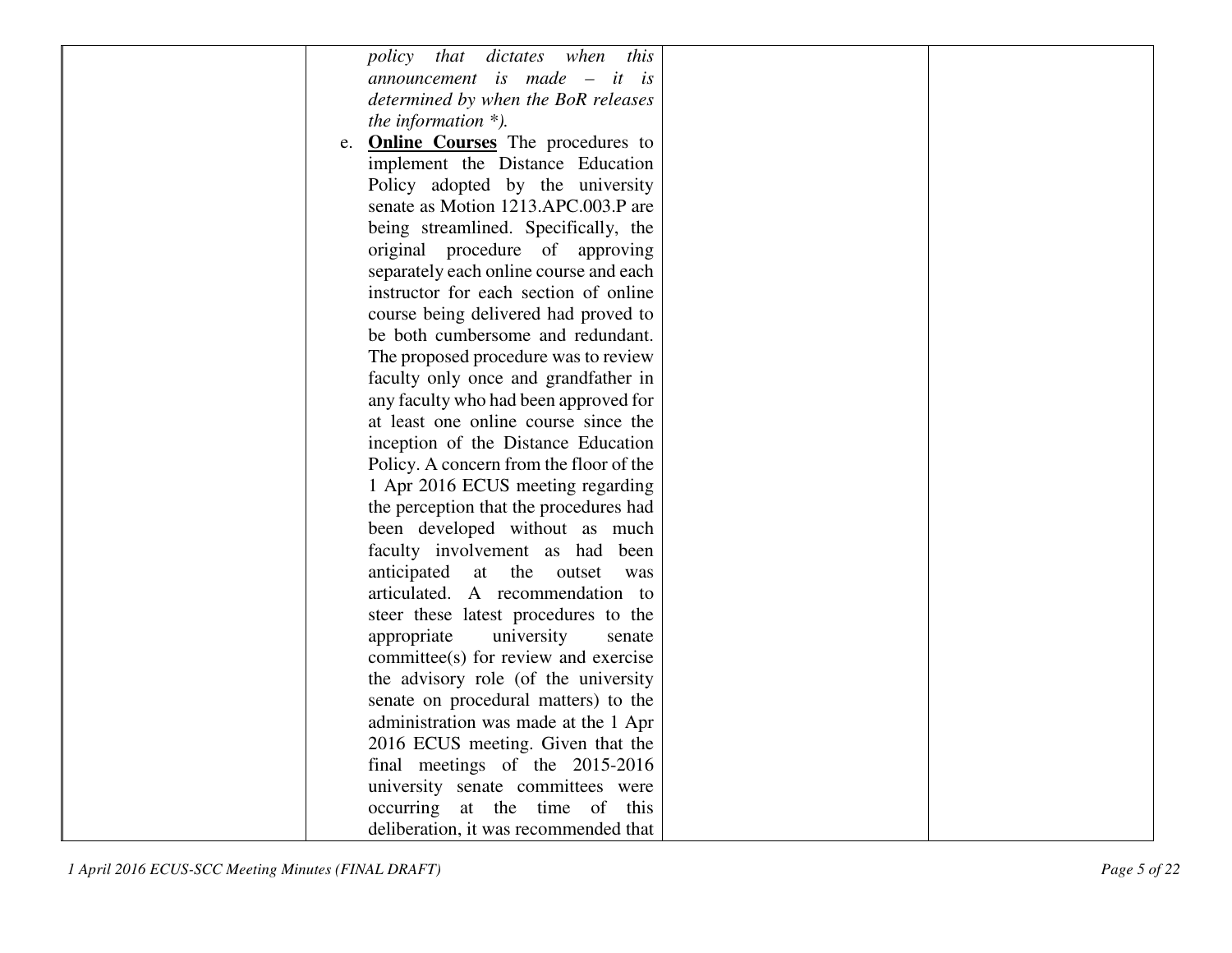| this procedure be steered to one or            |  |
|------------------------------------------------|--|
| more of the committees of the 2016-            |  |
| 2017 university senate, and this action        |  |
| will be recommended to the 2016-               |  |
| 2017 ECUS.                                     |  |
| <b>Information Items</b> John R. Swinton<br>f. |  |
| reminded the standing committee                |  |
| chairs to include documentation of             |  |
| information items in reports filed for         |  |
| inclusion in university senate minutes.        |  |
| <b>Implementation of ECUS Motions</b><br>g.    |  |
| All motions that originated from               |  |
| ECUS during the 2015-2016 academic             |  |
| year have been recommended for                 |  |
| approval to the university president by        |  |
| the university senate and have been            |  |
| approved for implementation by                 |  |
| President Dorman. In consultation              |  |
| Craig<br>Turner<br>who<br>with<br>had          |  |
| implemented the four motions (posted           |  |
| the governance history, the university         |  |
| senator handbook, and revised bylaws           |  |
| (two revisions) to the university senate       |  |
| website), John R. Swinton has marked           |  |
| of these<br>motions<br>each<br>with            |  |
| <i>implementation complete in the online</i>   |  |
| motion database.                               |  |
| h. Foundation Account<br>John<br>R.            |  |
| Swinton noted that there remains no            |  |
| paper trail to document that a \$500           |  |
| foundation account for the university          |  |
| senate ever existed. A suggestion from         |  |
| the floor of the 1 Apr 2016 ECUS               |  |
| meeting was that the incoming                  |  |
| Presiding Officer (Chavonda Mills)             |  |
| explore the viability of establishing          |  |
| such an account going forward and              |  |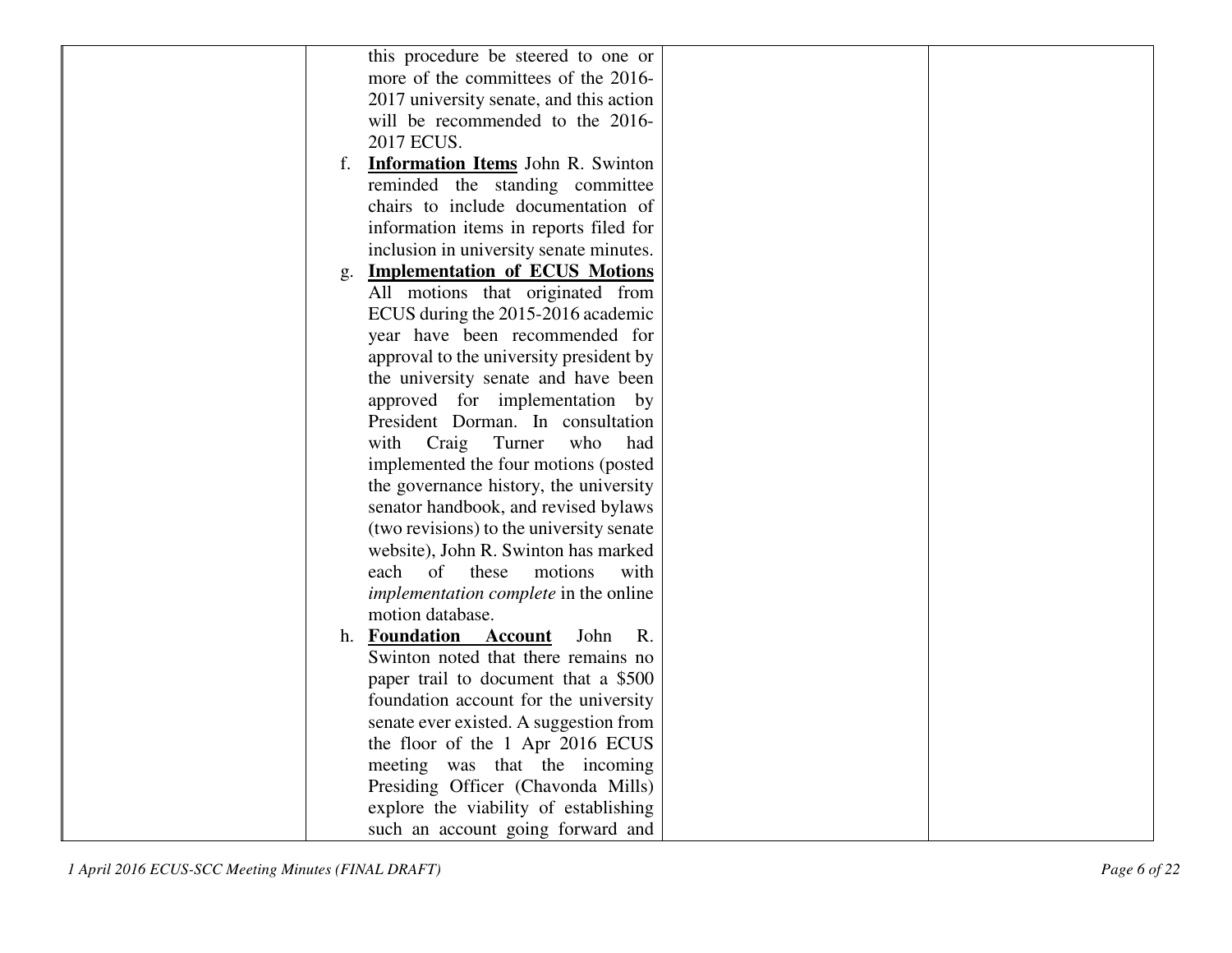|                | report back (the pros and cons) to the      |  |
|----------------|---------------------------------------------|--|
|                | $2016-2017$ Executive<br>Committee.         |  |
|                |                                             |  |
|                | Chavonda Mills agreed to implement          |  |
|                | this recommendation.                        |  |
| i.             | <b>Budget (Operating)</b> The balance of    |  |
|                | the university senate budget (\$5000)       |  |
|                | allocation<br>annually) is presently        |  |
|                | \$1465.47<br>with<br>no<br>outstanding      |  |
|                | expenditures. Suggestions for possible      |  |
|                | uses of this balance include the            |  |
|                | purchase of recognition supplies            |  |
|                | (paper for certificates, university         |  |
|                | senate pins), office supplies or other      |  |
|                | expenses for the 2016 governance            |  |
|                | retreat, and stocking up on AAUP            |  |
|                | Redbooks for dissemination to future        |  |
|                | university senate leaders.                  |  |
| $\mathbf{i}$ . | <b>Annual Reports</b> It was noted that the |  |
|                | template and due date for committee         |  |
|                | annual reports was to be set in             |  |
|                | consultation with standing committee        |  |
|                | chairs to comply with university            |  |
|                | senate bylaws. John R. Swinton noted        |  |
|                | that ECUS recommended for standing          |  |
|                | committee chair consideration that (1)      |  |
|                | the template used in 2014-2015 (and         |  |
|                | for the last several years) be adopted      |  |
|                | for use in 2015-2016 and $(2)$ reports be   |  |
|                | due Wed 27 Apr 2016. A proposal to          |  |
|                | amend the due date and make Wed 27          |  |
|                | Apr 2016 the preferred due date with a      |  |
|                | due date of absolutely no later than        |  |
|                | noon on Fri 29 Apr 2016 was made,           |  |
|                | seconded and adopted. The due date          |  |
|                | amended) and template<br>(as<br>(as         |  |
|                | proposed) were adopted with no              |  |
|                | further discussion.                         |  |
|                |                                             |  |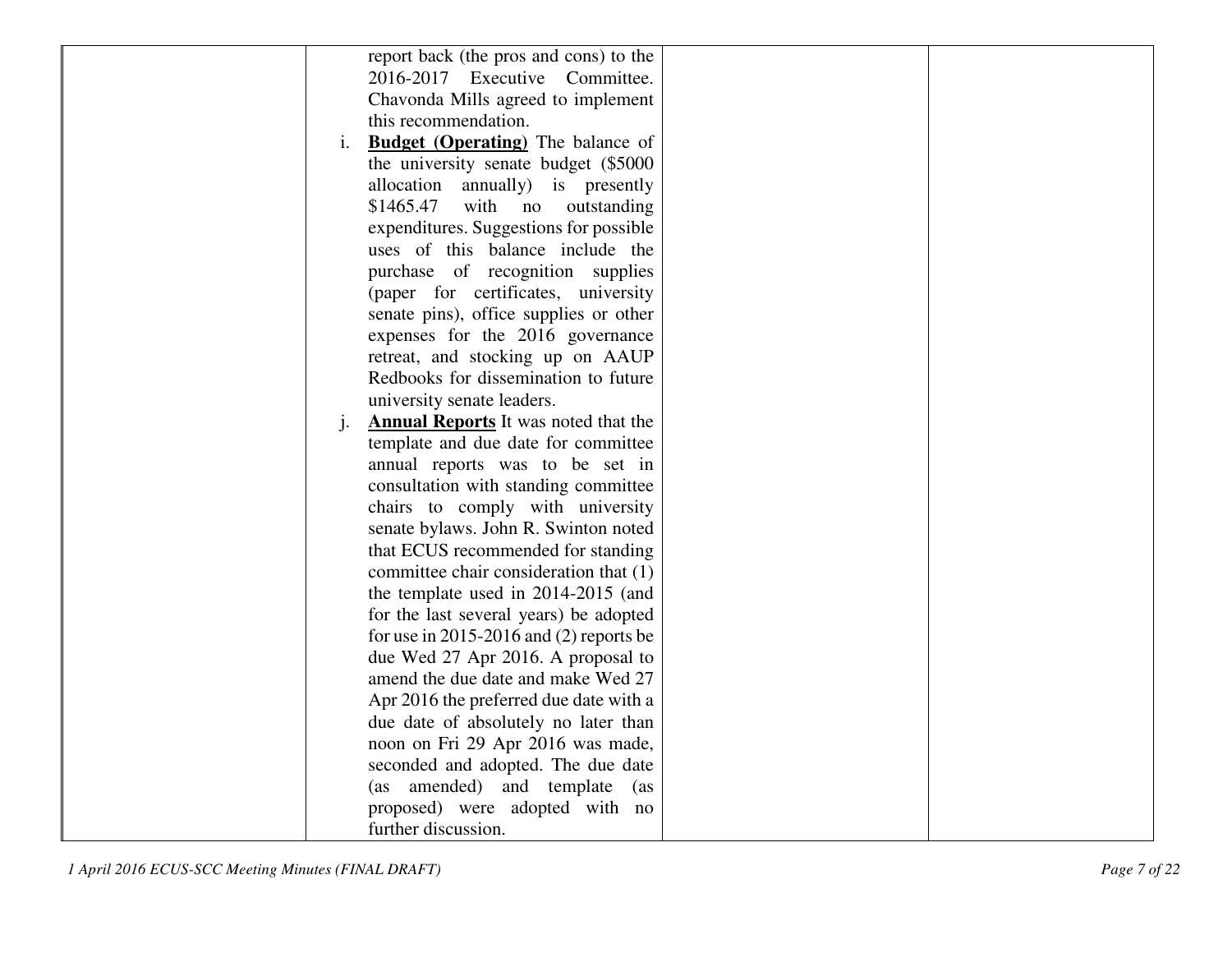| k. Fate of Overlays                                                |  |
|--------------------------------------------------------------------|--|
| i. John R. Swinton reported the                                    |  |
| following. With the BOR's                                          |  |
| elimination of the requirement of                                  |  |
| Core Curriculum Overlays (as                                       |  |
| reported in the Provost's report to                                |  |
| University Senate on 18 Mar                                        |  |
| 2016) it appears that all global                                   |  |
| overlays are to be removed from                                    |  |
| Georgia College<br>graduation                                      |  |
| requirements. This appears to be a                                 |  |
| curriculum change that was not                                     |  |
|                                                                    |  |
| approved by University Senate. I<br>propose CAPC (with the help of |  |
|                                                                    |  |
| SoCC) review this change and                                       |  |
| report to University Senate                                        |  |
| whether or not the change is                                       |  |
| consistent with the Georgia                                        |  |
| College unique core and Liberal                                    |  |
| Arts mission.                                                      |  |
| ii. Given that the final meetings of the                           |  |
| 2015-2016<br>university<br>senate                                  |  |
| committees were occurring at the                                   |  |
| time of this deliberation, it was                                  |  |
| recommended that this matter be                                    |  |
| steered to one or more committees                                  |  |
| of the 2016-2017 university                                        |  |
| senate, and this action will be                                    |  |
| recommended to the 2016-2017                                       |  |
| ECUS.                                                              |  |
| iii. It was noted that SoCC had been                               |  |
| discussing this during the 2015-                                   |  |
| 2016 academic year, yet a review                                   |  |
| informed by the lessons learned                                    |  |
| from implementing these overlays                                   |  |
| could<br>illuminating<br>be<br>and                                 |  |
| productive. This matter is also                                    |  |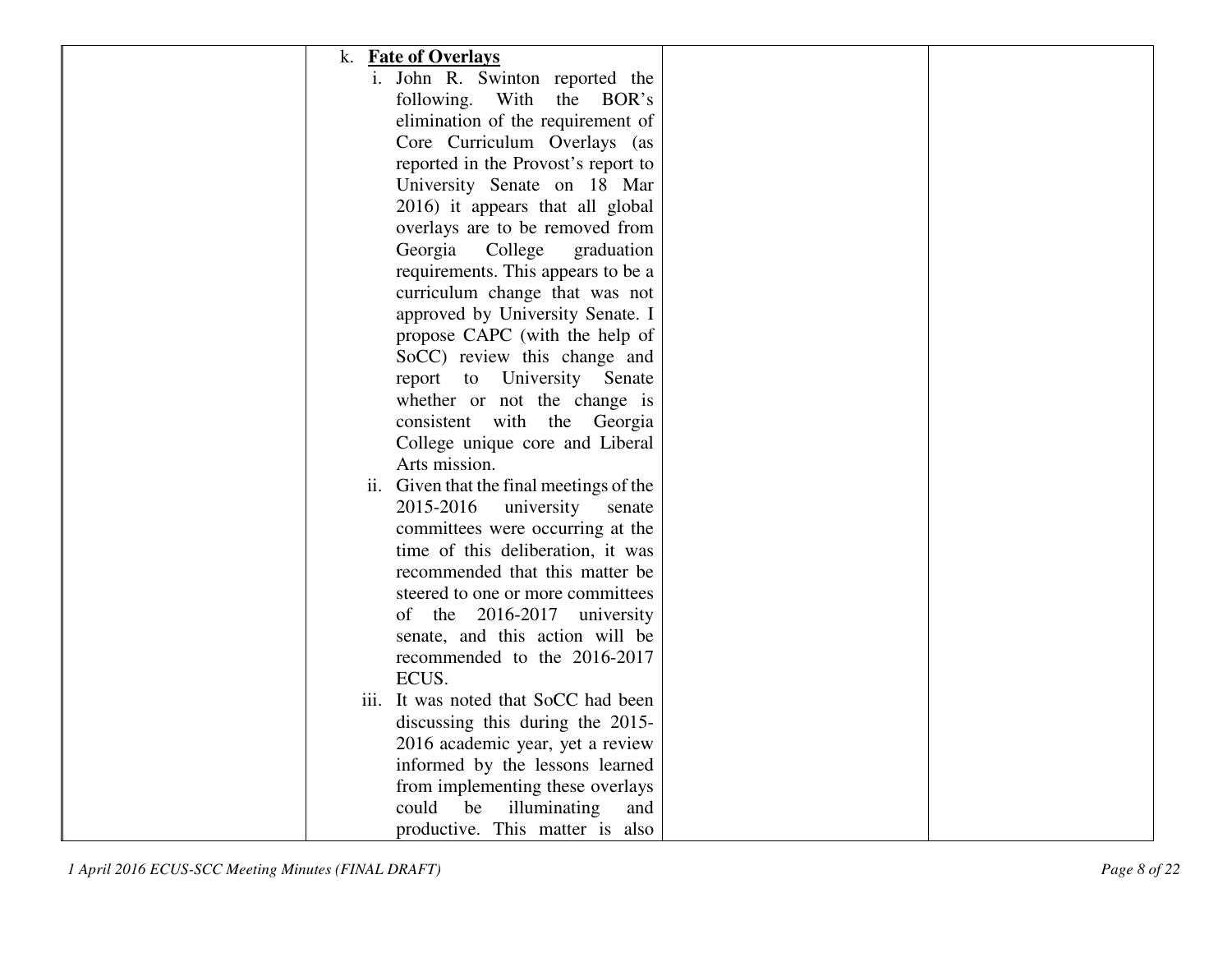| being considered in the context of<br>deliberations on the Liberal Arts<br>Renewal<br>Project<br>which<br>are<br>ongoing and being administered as<br>town hall meetings for interested<br>university faculty/<br>iv. Additional information on this<br>matter is provided in the SoCC<br>Report below.<br><b>Academic Policy Committee</b><br>Motions APC has no motions to submit<br>1.<br>(APC)<br>for university senate consideration at its<br>22 Apr 2016 meeting.<br><b>David McIntyre for</b><br><b>Officers</b> The 2015-16 APC officers are<br>2.<br><b>Donovan Domingue</b><br>Donovan Domingue (Chair), David<br>McIntyre (Vice-Chair) and John Sirmans |
|---------------------------------------------------------------------------------------------------------------------------------------------------------------------------------------------------------------------------------------------------------------------------------------------------------------------------------------------------------------------------------------------------------------------------------------------------------------------------------------------------------------------------------------------------------------------------------------------------------------------------------------------------------------------|
|                                                                                                                                                                                                                                                                                                                                                                                                                                                                                                                                                                                                                                                                     |
|                                                                                                                                                                                                                                                                                                                                                                                                                                                                                                                                                                                                                                                                     |
|                                                                                                                                                                                                                                                                                                                                                                                                                                                                                                                                                                                                                                                                     |
|                                                                                                                                                                                                                                                                                                                                                                                                                                                                                                                                                                                                                                                                     |
|                                                                                                                                                                                                                                                                                                                                                                                                                                                                                                                                                                                                                                                                     |
|                                                                                                                                                                                                                                                                                                                                                                                                                                                                                                                                                                                                                                                                     |
|                                                                                                                                                                                                                                                                                                                                                                                                                                                                                                                                                                                                                                                                     |
|                                                                                                                                                                                                                                                                                                                                                                                                                                                                                                                                                                                                                                                                     |
|                                                                                                                                                                                                                                                                                                                                                                                                                                                                                                                                                                                                                                                                     |
|                                                                                                                                                                                                                                                                                                                                                                                                                                                                                                                                                                                                                                                                     |
|                                                                                                                                                                                                                                                                                                                                                                                                                                                                                                                                                                                                                                                                     |
|                                                                                                                                                                                                                                                                                                                                                                                                                                                                                                                                                                                                                                                                     |
|                                                                                                                                                                                                                                                                                                                                                                                                                                                                                                                                                                                                                                                                     |
|                                                                                                                                                                                                                                                                                                                                                                                                                                                                                                                                                                                                                                                                     |
|                                                                                                                                                                                                                                                                                                                                                                                                                                                                                                                                                                                                                                                                     |
| (Secretary).                                                                                                                                                                                                                                                                                                                                                                                                                                                                                                                                                                                                                                                        |
| 3. Academic Calendar The academic                                                                                                                                                                                                                                                                                                                                                                                                                                                                                                                                                                                                                                   |
| calendar for Aug 2017 to Aug 2019 has                                                                                                                                                                                                                                                                                                                                                                                                                                                                                                                                                                                                                               |
| been drafted and will be shared with the                                                                                                                                                                                                                                                                                                                                                                                                                                                                                                                                                                                                                            |
| university senate as an information item.                                                                                                                                                                                                                                                                                                                                                                                                                                                                                                                                                                                                                           |
| The proposed calendar is comparable to                                                                                                                                                                                                                                                                                                                                                                                                                                                                                                                                                                                                                              |
| the current calendar with respect to breaks                                                                                                                                                                                                                                                                                                                                                                                                                                                                                                                                                                                                                         |
| (fall, spring, holiday), number of class                                                                                                                                                                                                                                                                                                                                                                                                                                                                                                                                                                                                                            |
| days, and number of final exam days. The                                                                                                                                                                                                                                                                                                                                                                                                                                                                                                                                                                                                                            |
| 2017-2019 academic calendar is attached                                                                                                                                                                                                                                                                                                                                                                                                                                                                                                                                                                                                                             |
| these minutes as a supporting<br>to                                                                                                                                                                                                                                                                                                                                                                                                                                                                                                                                                                                                                                 |
| document.                                                                                                                                                                                                                                                                                                                                                                                                                                                                                                                                                                                                                                                           |
| 4. Deliberation at ECUS-SCC Points of                                                                                                                                                                                                                                                                                                                                                                                                                                                                                                                                                                                                                               |
| conversation on the academic calendar.                                                                                                                                                                                                                                                                                                                                                                                                                                                                                                                                                                                                                              |
| There are many constraints on the<br>a.                                                                                                                                                                                                                                                                                                                                                                                                                                                                                                                                                                                                                             |
| calendar which were evident during                                                                                                                                                                                                                                                                                                                                                                                                                                                                                                                                                                                                                                  |
| the drafting deliberation. Among these                                                                                                                                                                                                                                                                                                                                                                                                                                                                                                                                                                                                                              |
| were the observation that there must                                                                                                                                                                                                                                                                                                                                                                                                                                                                                                                                                                                                                                |
| be fifteen class days for each weekday                                                                                                                                                                                                                                                                                                                                                                                                                                                                                                                                                                                                                              |
| (fifteen Mondays, fifteen Tuesdays,                                                                                                                                                                                                                                                                                                                                                                                                                                                                                                                                                                                                                                 |
| etc.) for each semester of classes.                                                                                                                                                                                                                                                                                                                                                                                                                                                                                                                                                                                                                                 |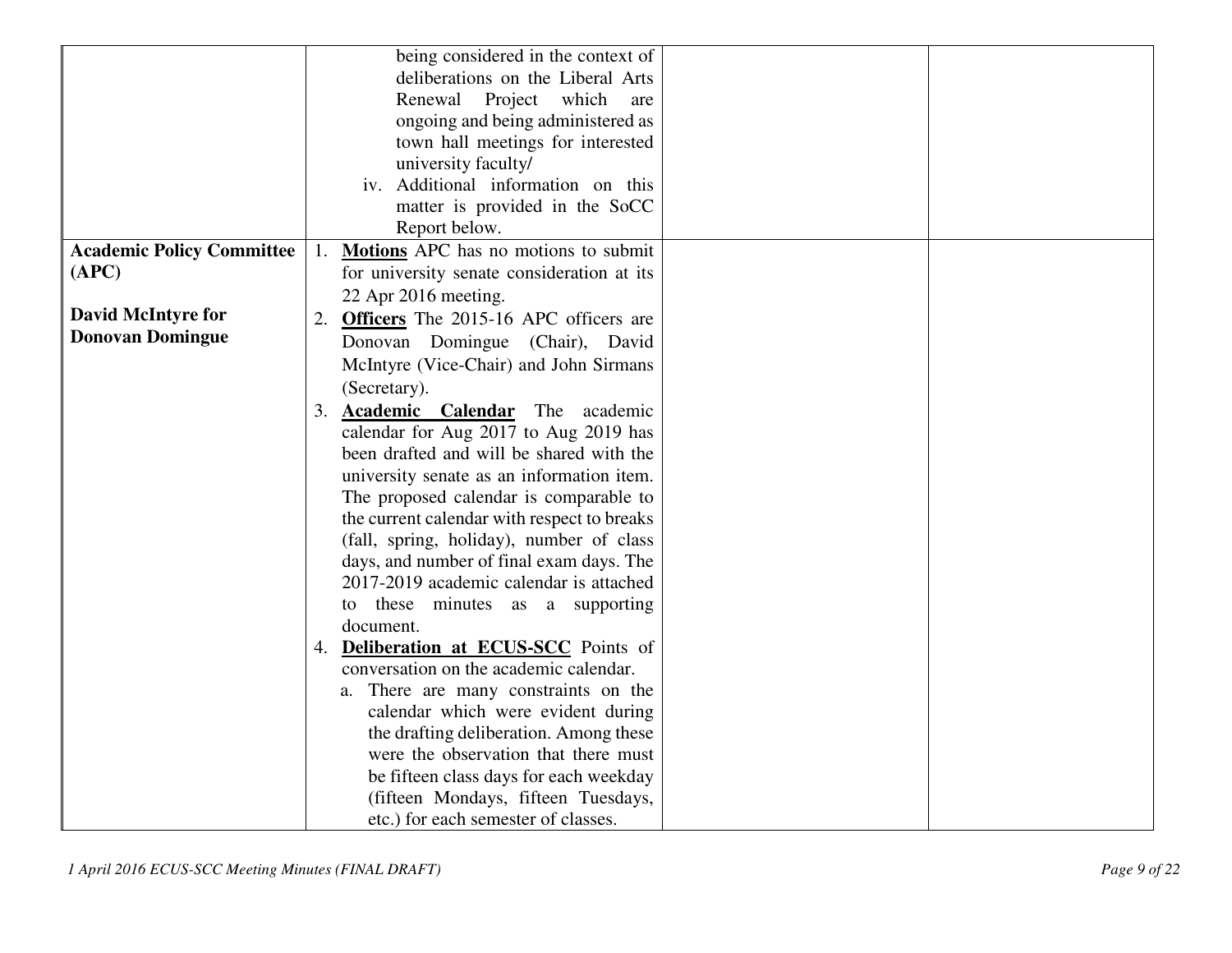|                                  | b. Is Spring Break aligned with the local |
|----------------------------------|-------------------------------------------|
|                                  | schools? This is a perennial issue of     |
|                                  | faculty with children in the local        |
|                                  | schools. In one year in the recent past   |
|                                  | we aligned our spring break with the      |
|                                  | local schools only to have them           |
|                                  | change theirs. At present, there seems    |
|                                  | to be no way to accomplish this           |
|                                  | alignment unless it were to happen just   |
|                                  | by coincidence. The local schools         |
|                                  | prefer their spring break at a time to    |
|                                  | optimize the implementation of the        |
|                                  | standardized testing. This preference     |
|                                  | is not ideal for the university schedule. |
|                                  | c. Another perennial concern is the fact  |
|                                  | that there are routinely MWF or MW        |
|                                  | classes that meet on the final Monday     |
|                                  | of the semester and have their final      |
|                                  | exam slated for Tuesday i.e. the very     |
|                                  | next calendar day. This ideally would     |
|                                  | not be the case. It was noted that the    |
|                                  | academic calendar does not prescribe      |
|                                  | the designation of exam blocks to         |
|                                  | courses within the final exam             |
|                                  | schedule, and merely designates the       |
|                                  | four days of final exams. There were      |
|                                  | different perceptions of which office     |
|                                  | drafts the final exam schedule, some      |
|                                  | thinking the Officer of Academic          |
|                                  | Affairs while others thinking it was the  |
|                                  | Registrar's Office. Those having this     |
|                                  | concern were encouraged to make the       |
|                                  | concern known to both offices.            |
| <b>Curriculum and Assessment</b> | Motions CAPC will have up to five         |
| <b>Policy Committee (CAPC)</b>   | motions to submit into the online motion  |
|                                  | for<br>database<br>university<br>senate   |
| <b>Angel Abney</b>               | consideration at its 22 Apr 2016 meeting. |

*1 April 2016 ECUS-SCC Meeting Minutes (FINAL DRAFT)*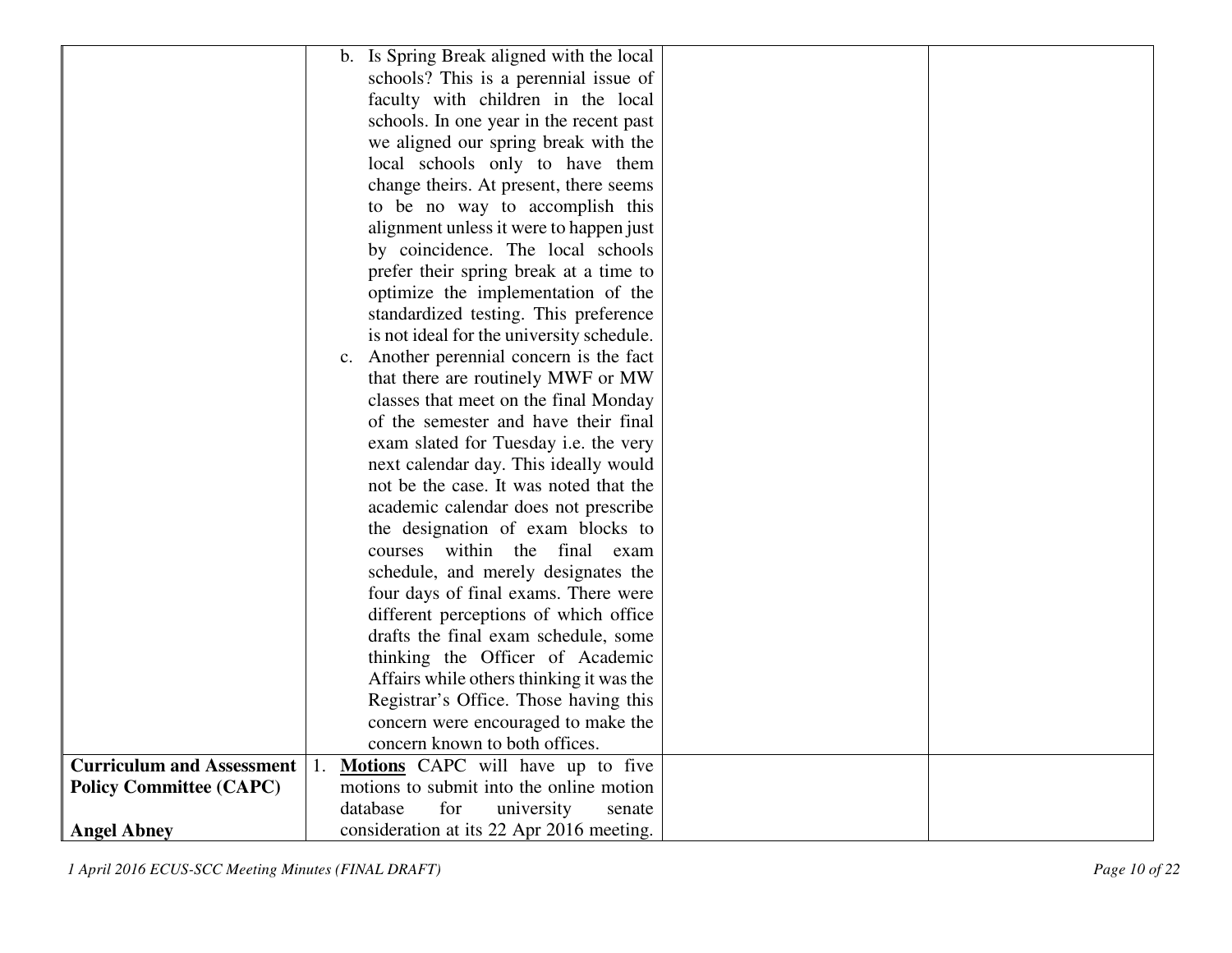| The topics of these motions are provided<br>below in item 3.b.<br>2. Officers The 2015-16 CAPC officers are<br>Angel Abney (Chair), Amy Sumpter<br>(Vice-Chair) and Nicole DeClouette<br>(Secretary).<br>3. Meeting The Curriculum and Assessment<br>Policy Committee met on 1 Apr 2016<br>from $2:00 \text{pm}$ to $3:15 \text{pm}$ . The following<br>topics were discussed.<br>a. <b>Informational Items</b> (Circulated Via<br>Email, Review in Committee)<br>i. From CoB-New course syllabus<br>in Logistics Analytics for the new<br>Concentration<br>ii. From CoB-Changes in the<br>requirements for the MIS Minor<br>with CS Major<br>iii. M.Ed. in C&I Courses (approved<br>by Graduate Council)<br>iv. Ed.S. in Teacher Leadership<br>(approved by Graduate Council)<br>v. Draft minutes from the March 18 <sup>th</sup><br><b>Graduate Council meeting</b><br>b. <b>Action Items</b> (Committee Discussion<br>and Vote/Decision of)<br>i. Proposal<br>for<br>Logistics<br>and<br><b>Transportation Concentration</b><br>ii. Proposal for Substantive Change<br>in the Special Education MAT<br>iii. Proposal for M.S. in Athletic<br>Training (Approved by Graduate<br>Council)<br>iv. M.Ed in C&I Proposal (Approved<br>by Graduate Council) |  |
|----------------------------------------------------------------------------------------------------------------------------------------------------------------------------------------------------------------------------------------------------------------------------------------------------------------------------------------------------------------------------------------------------------------------------------------------------------------------------------------------------------------------------------------------------------------------------------------------------------------------------------------------------------------------------------------------------------------------------------------------------------------------------------------------------------------------------------------------------------------------------------------------------------------------------------------------------------------------------------------------------------------------------------------------------------------------------------------------------------------------------------------------------------------------------------------------------------------------------------------------------------|--|
|                                                                                                                                                                                                                                                                                                                                                                                                                                                                                                                                                                                                                                                                                                                                                                                                                                                                                                                                                                                                                                                                                                                                                                                                                                                          |  |
|                                                                                                                                                                                                                                                                                                                                                                                                                                                                                                                                                                                                                                                                                                                                                                                                                                                                                                                                                                                                                                                                                                                                                                                                                                                          |  |
|                                                                                                                                                                                                                                                                                                                                                                                                                                                                                                                                                                                                                                                                                                                                                                                                                                                                                                                                                                                                                                                                                                                                                                                                                                                          |  |
|                                                                                                                                                                                                                                                                                                                                                                                                                                                                                                                                                                                                                                                                                                                                                                                                                                                                                                                                                                                                                                                                                                                                                                                                                                                          |  |
|                                                                                                                                                                                                                                                                                                                                                                                                                                                                                                                                                                                                                                                                                                                                                                                                                                                                                                                                                                                                                                                                                                                                                                                                                                                          |  |
|                                                                                                                                                                                                                                                                                                                                                                                                                                                                                                                                                                                                                                                                                                                                                                                                                                                                                                                                                                                                                                                                                                                                                                                                                                                          |  |
|                                                                                                                                                                                                                                                                                                                                                                                                                                                                                                                                                                                                                                                                                                                                                                                                                                                                                                                                                                                                                                                                                                                                                                                                                                                          |  |
|                                                                                                                                                                                                                                                                                                                                                                                                                                                                                                                                                                                                                                                                                                                                                                                                                                                                                                                                                                                                                                                                                                                                                                                                                                                          |  |
|                                                                                                                                                                                                                                                                                                                                                                                                                                                                                                                                                                                                                                                                                                                                                                                                                                                                                                                                                                                                                                                                                                                                                                                                                                                          |  |
|                                                                                                                                                                                                                                                                                                                                                                                                                                                                                                                                                                                                                                                                                                                                                                                                                                                                                                                                                                                                                                                                                                                                                                                                                                                          |  |
|                                                                                                                                                                                                                                                                                                                                                                                                                                                                                                                                                                                                                                                                                                                                                                                                                                                                                                                                                                                                                                                                                                                                                                                                                                                          |  |
|                                                                                                                                                                                                                                                                                                                                                                                                                                                                                                                                                                                                                                                                                                                                                                                                                                                                                                                                                                                                                                                                                                                                                                                                                                                          |  |
|                                                                                                                                                                                                                                                                                                                                                                                                                                                                                                                                                                                                                                                                                                                                                                                                                                                                                                                                                                                                                                                                                                                                                                                                                                                          |  |
|                                                                                                                                                                                                                                                                                                                                                                                                                                                                                                                                                                                                                                                                                                                                                                                                                                                                                                                                                                                                                                                                                                                                                                                                                                                          |  |
|                                                                                                                                                                                                                                                                                                                                                                                                                                                                                                                                                                                                                                                                                                                                                                                                                                                                                                                                                                                                                                                                                                                                                                                                                                                          |  |
|                                                                                                                                                                                                                                                                                                                                                                                                                                                                                                                                                                                                                                                                                                                                                                                                                                                                                                                                                                                                                                                                                                                                                                                                                                                          |  |
|                                                                                                                                                                                                                                                                                                                                                                                                                                                                                                                                                                                                                                                                                                                                                                                                                                                                                                                                                                                                                                                                                                                                                                                                                                                          |  |
|                                                                                                                                                                                                                                                                                                                                                                                                                                                                                                                                                                                                                                                                                                                                                                                                                                                                                                                                                                                                                                                                                                                                                                                                                                                          |  |
|                                                                                                                                                                                                                                                                                                                                                                                                                                                                                                                                                                                                                                                                                                                                                                                                                                                                                                                                                                                                                                                                                                                                                                                                                                                          |  |
|                                                                                                                                                                                                                                                                                                                                                                                                                                                                                                                                                                                                                                                                                                                                                                                                                                                                                                                                                                                                                                                                                                                                                                                                                                                          |  |
|                                                                                                                                                                                                                                                                                                                                                                                                                                                                                                                                                                                                                                                                                                                                                                                                                                                                                                                                                                                                                                                                                                                                                                                                                                                          |  |
|                                                                                                                                                                                                                                                                                                                                                                                                                                                                                                                                                                                                                                                                                                                                                                                                                                                                                                                                                                                                                                                                                                                                                                                                                                                          |  |
|                                                                                                                                                                                                                                                                                                                                                                                                                                                                                                                                                                                                                                                                                                                                                                                                                                                                                                                                                                                                                                                                                                                                                                                                                                                          |  |
|                                                                                                                                                                                                                                                                                                                                                                                                                                                                                                                                                                                                                                                                                                                                                                                                                                                                                                                                                                                                                                                                                                                                                                                                                                                          |  |
|                                                                                                                                                                                                                                                                                                                                                                                                                                                                                                                                                                                                                                                                                                                                                                                                                                                                                                                                                                                                                                                                                                                                                                                                                                                          |  |
|                                                                                                                                                                                                                                                                                                                                                                                                                                                                                                                                                                                                                                                                                                                                                                                                                                                                                                                                                                                                                                                                                                                                                                                                                                                          |  |
|                                                                                                                                                                                                                                                                                                                                                                                                                                                                                                                                                                                                                                                                                                                                                                                                                                                                                                                                                                                                                                                                                                                                                                                                                                                          |  |
|                                                                                                                                                                                                                                                                                                                                                                                                                                                                                                                                                                                                                                                                                                                                                                                                                                                                                                                                                                                                                                                                                                                                                                                                                                                          |  |
|                                                                                                                                                                                                                                                                                                                                                                                                                                                                                                                                                                                                                                                                                                                                                                                                                                                                                                                                                                                                                                                                                                                                                                                                                                                          |  |
|                                                                                                                                                                                                                                                                                                                                                                                                                                                                                                                                                                                                                                                                                                                                                                                                                                                                                                                                                                                                                                                                                                                                                                                                                                                          |  |
|                                                                                                                                                                                                                                                                                                                                                                                                                                                                                                                                                                                                                                                                                                                                                                                                                                                                                                                                                                                                                                                                                                                                                                                                                                                          |  |
|                                                                                                                                                                                                                                                                                                                                                                                                                                                                                                                                                                                                                                                                                                                                                                                                                                                                                                                                                                                                                                                                                                                                                                                                                                                          |  |
|                                                                                                                                                                                                                                                                                                                                                                                                                                                                                                                                                                                                                                                                                                                                                                                                                                                                                                                                                                                                                                                                                                                                                                                                                                                          |  |
|                                                                                                                                                                                                                                                                                                                                                                                                                                                                                                                                                                                                                                                                                                                                                                                                                                                                                                                                                                                                                                                                                                                                                                                                                                                          |  |
|                                                                                                                                                                                                                                                                                                                                                                                                                                                                                                                                                                                                                                                                                                                                                                                                                                                                                                                                                                                                                                                                                                                                                                                                                                                          |  |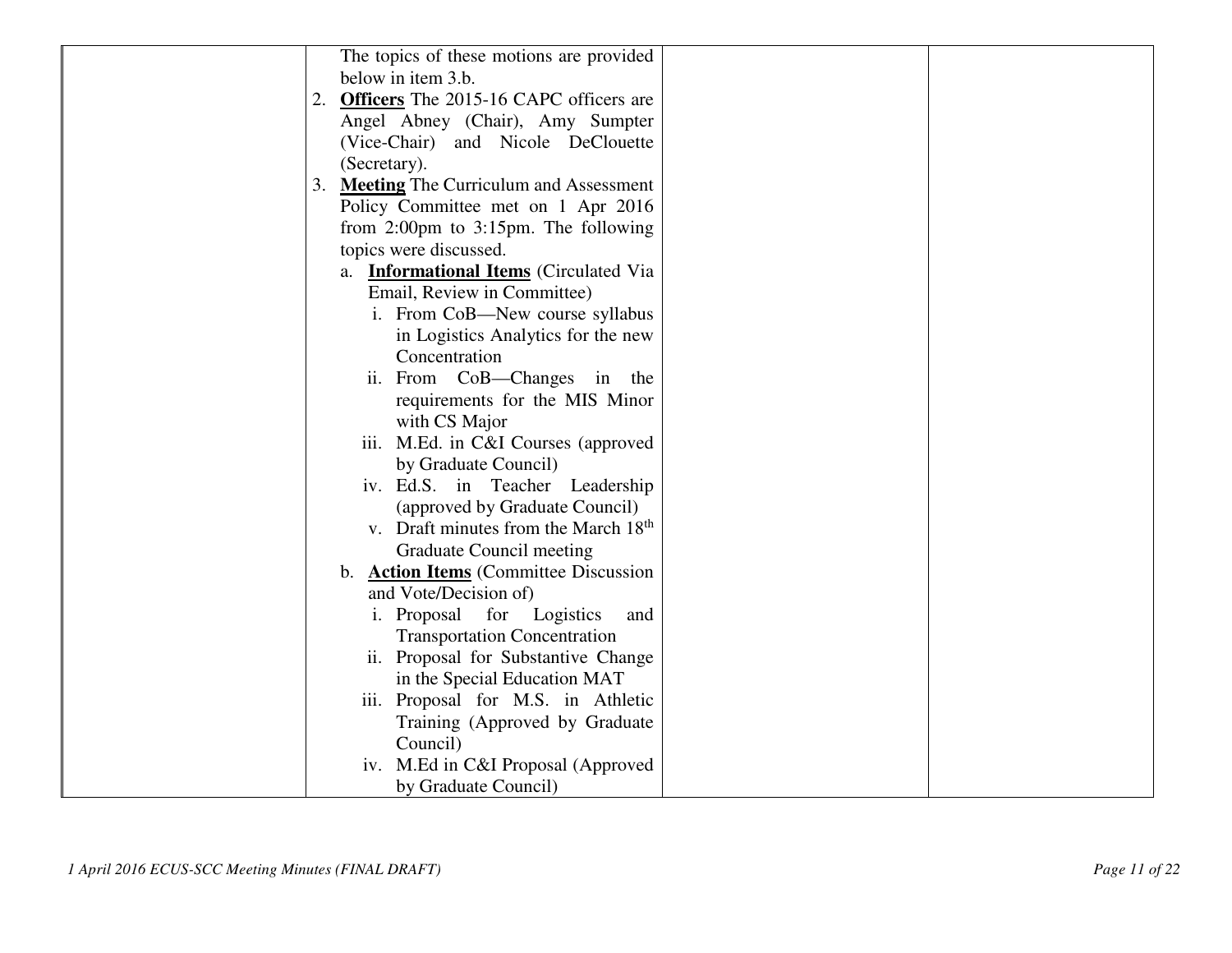|                               | v. Ed.S. in Teacher Leadership                          |
|-------------------------------|---------------------------------------------------------|
|                               | Proposal (Approved by Graduate                          |
|                               | Council)                                                |
|                               | Note: Before Proposals for new                          |
|                               | considered,<br>programs<br>are<br>a                     |
|                               | corresponding prospectus must go                        |
|                               | through<br>Georgia<br><b>College</b>                    |
|                               | Governance and be approved by the                       |
|                               | <b>Board of Regents.</b>                                |
|                               | It was noted that the motions for the                   |
|                               | <i>Proposals</i> of the M.Ed. in C&I and the            |
|                               | Ed.S. in Teacher Leadership are being                   |
|                               | offered proactively. The corresponding                  |
|                               | <i>prospectus</i> is still awaiting action by           |
|                               | the Board of Regents. The CoE is                        |
|                               | anticipating BoR approval on each                       |
|                               | prospectus will occur within the                        |
|                               | summer break during which the                           |
|                               | university senate has no scheduled                      |
|                               | meetings. In fact, these <i>proposals</i> were          |
|                               | indeed the ones that just had university                |
|                               | senate approval rescinded at the 18 Mar                 |
|                               | 2016 university senate meeting due to                   |
|                               | being considered out of order and prior                 |
|                               | to the corresponding <i>prospectus</i> .                |
| Subcommittee on the           | <b>GC1Y</b> and <b>GC2Y</b> SoCC received two new<br>1. |
| <b>Core Curriculum (SoCC)</b> | proposals for GC2Y sections recently (one               |
|                               | from Dr. Katie Simon from English and                   |
| <b>Mary Magoulick</b>         | one from Dr. Stephanie Opperman from                    |
|                               | history – both of whom already teach in                 |
|                               | Area B). These are the first proposals since            |
|                               | last semester and part of only very few                 |
|                               | overall proposals received by SoCC (for                 |
|                               | $1Y & 2Y$ during this entire academic year.             |
|                               | 2.<br><b>Overlays</b> SoCC has been meeting             |
|                               | regularly to discuss assessment issues,                 |
|                               | LARP (Liberal Arts Renewal Project)                     |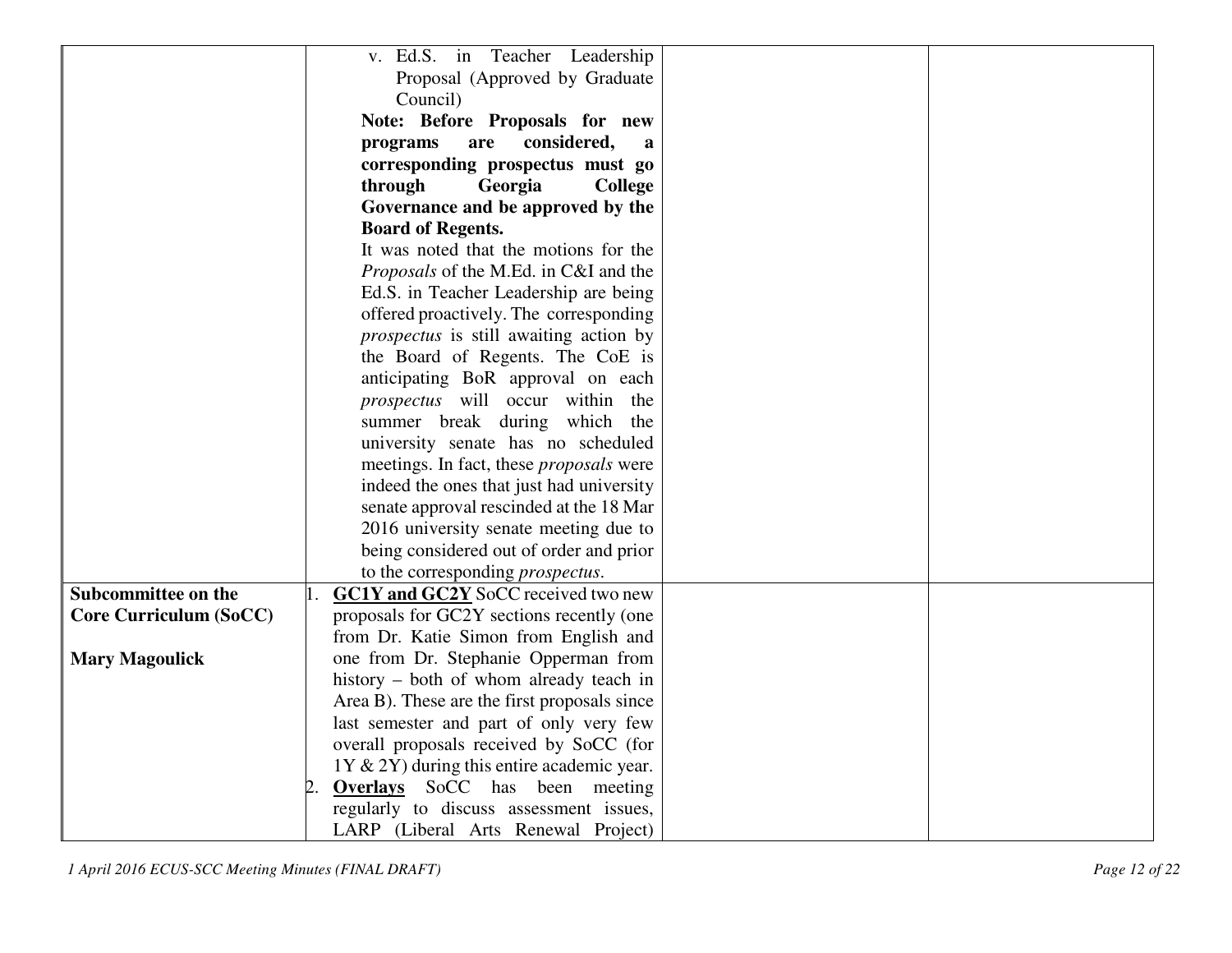| ideas, and the recent removal of overlays at   |
|------------------------------------------------|
| the system level. Some members of the GC       |
| Diversity Action Planning Committee as         |
| well as members of the Liberal Arts            |
| Renewal Project Steering Committee were        |
| invited to visit SoCC to discuss the           |
| possibility of overlays being removed early    |
|                                                |
| this semester. Based on those reports          |
| (specifically LARP's request for us to wait    |
| their recommendation later this<br>for         |
| and<br>semester),<br>our<br>own<br>lengthy     |
| discussions, we decided not to change          |
| GC1Y or GC2Y (except to change the             |
| word "overlay" to "requirement" in             |
| documents referring to these courses), and     |
| to wait to recommend any other action until    |
| we see the LARP report. At that point, any     |
| recommendations from LARP would be             |
| voted on by SoCC and proposed as a             |
| motion to CAPC, which would ultimately         |
| make its way through university senate, the    |
| upper administration and the system levels.    |
| For now, GC1Y sections will continue to        |
| emphasize critical thinking, and GC2Y          |
| sections will continue to emphasize global     |
| perspectives (both are also reading and        |
| writing intensive). We believe these           |
| courses continue to make GC's core             |
| distinctive and reflective of our liberal arts |
| mission.                                       |
| Area B Course Review SoCC is also in           |
| early planning stages of proposing a           |
| routine process of reviewing sections of       |
| Area B courses that are being taught. We       |
| have discussed the idea with the Provost's     |
| office (specifically with Costas Spirou),      |
| and were asked to wait for approval before     |
|                                                |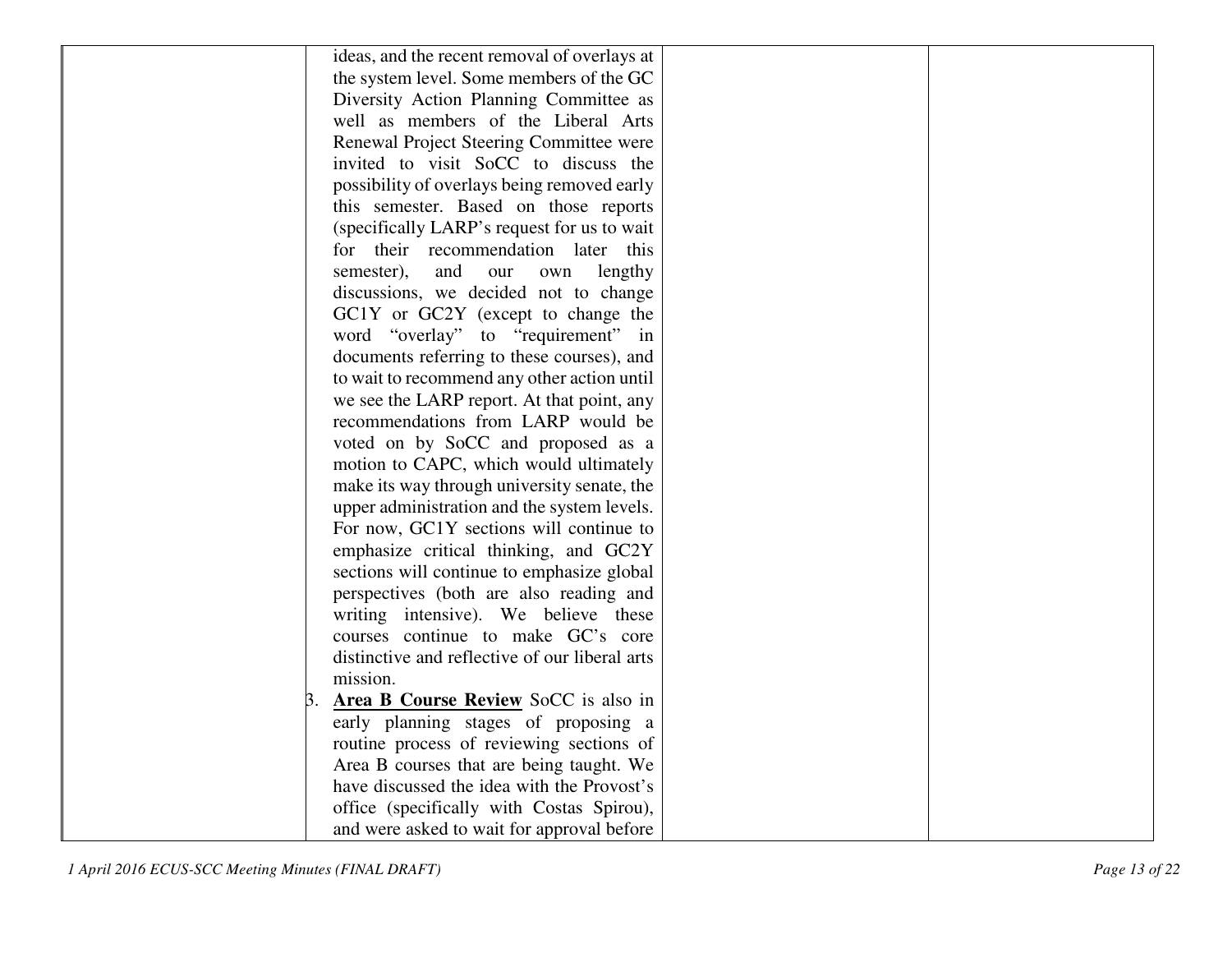|                               | beginning this process (which will likely                                           |
|-------------------------------|-------------------------------------------------------------------------------------|
|                               | mean next year). This would be part of the                                          |
|                               | assessment charge of our committee. We                                              |
|                               | would likely begin by reviewing Area B                                              |
|                               | sections that volunteer to be reviewed.                                             |
| <b>Faculty Affairs Policy</b> | 1. Motions FAPC has no motions to submit                                            |
| <b>Committee (FAPC)</b>       | for consideration by the university senate                                          |
|                               | at its 22 Apr 2016 meeting.                                                         |
| <b>Alex Blazer for</b>        | 2. Officers The 2015-16 FAPC officers are                                           |
| <b>Barbara Roquemore</b>      | Barbara Roquemore (Chair), Tom Toney                                                |
|                               | (Vice-Chair) and Alex Blazer (Secretary).                                           |
|                               | 3. Meeting The Faculty Affairs Policy                                               |
|                               | Committee of the university senate met on                                           |
|                               | 1 Apr 2016 from 2:00pm to 3:15pm and                                                |
|                               | the following items were discussed.                                                 |
|                               | a. <b>Faculty Credentials</b> Next year,                                            |
|                               | FAPC will review the criteria that                                                  |
|                               | trigger the review of a faculty                                                     |
|                               | member's credentials (for instance                                                  |
|                               | including but not limited to SACS                                                   |
|                               | Review and/or the hiring of faculty                                                 |
|                               | with international degrees), the                                                    |
|                               |                                                                                     |
|                               | criteria for selecting credentialing                                                |
|                               | companies, and the timeline for how                                                 |
|                               | the university and affected faculty                                                 |
|                               | member respond to the faculty review<br>recommendations.                            |
|                               |                                                                                     |
|                               | b. Non-Tenure Track Faculty Next                                                    |
|                               | year, FAPC will examine (through a                                                  |
|                               | workgroup) the treatment of non-                                                    |
|                               | tenure track faculty.                                                               |
|                               | Provost Memo from 8 Feb 2016<br>$\mathbf{c}$ .<br>Generally, FAPC has concerns that |
|                               | some of these processes<br>and                                                      |
|                               | procedures are actually policy; and the                                             |
|                               | Committee believes that regardless of                                               |
|                               |                                                                                     |
|                               | whether they are procedure, policy, or                                              |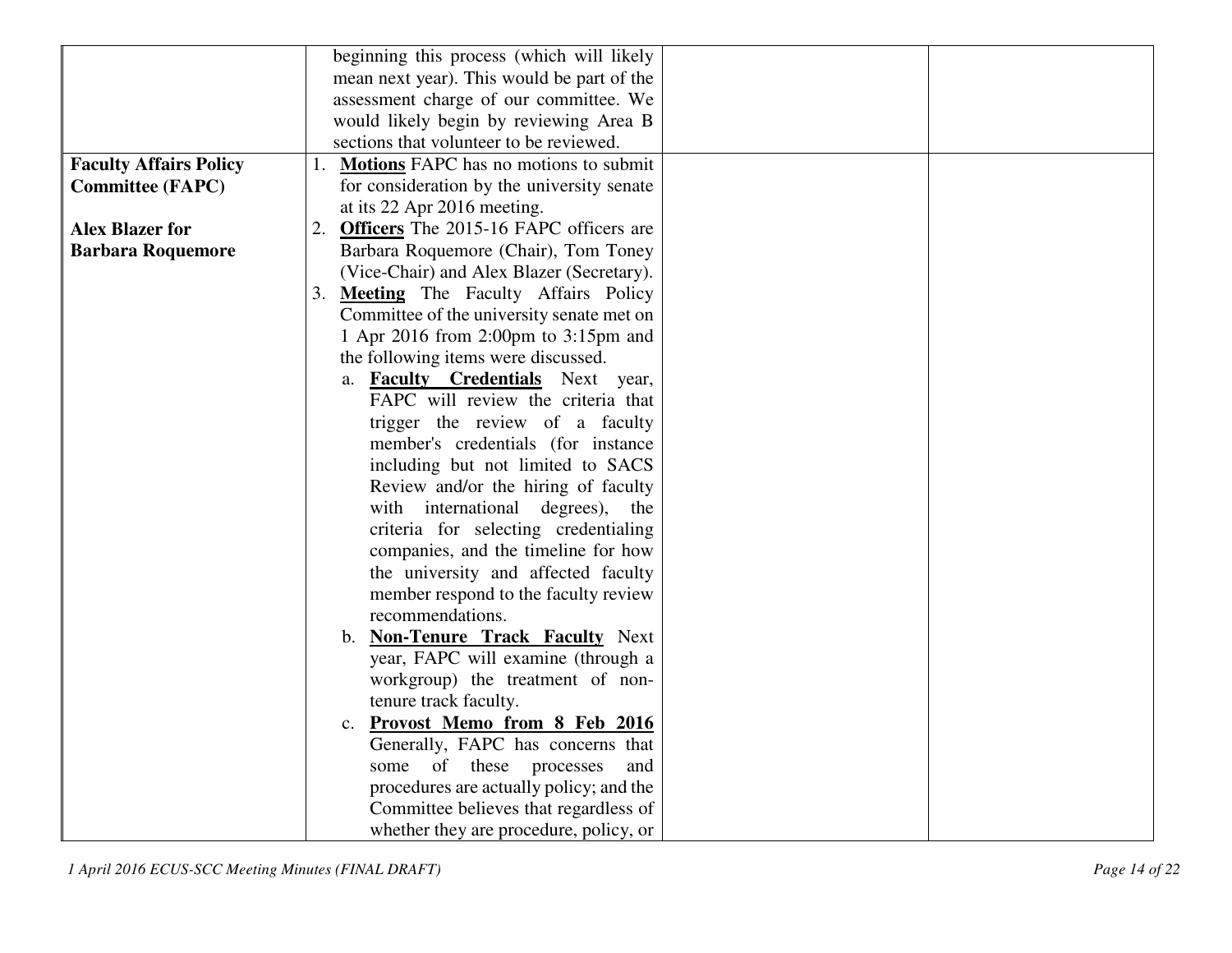| practice, they should be published in              |  |
|----------------------------------------------------|--|
| the PPPM (Policies, Procedures and                 |  |
| Practices Manual). We also have                    |  |
| responses to five specific items.                  |  |
| <b>Department Chairs</b> FAPC is<br>$\mathbf{1}$ . |  |
| concerned about whether the                        |  |
| procedure of hiring department                     |  |
| chairs with tenure and professor                   |  |
| status on appointment is a                         |  |
| policy. Further, the Committee is                  |  |
| concerned about the unintended                     |  |
| consequences of the one-size-                      |  |
|                                                    |  |
| fits-all policy. While it may be                   |  |
| appropriate in most cases, this                    |  |
| procedure discourages junior                       |  |
| faculty from leadership and                        |  |
| many good potential chairs may                     |  |
| not be approved.                                   |  |
| ii.<br>Online<br>FAPC<br><b>Teaching</b>           |  |
| believes<br>that the statement                     |  |
| sounds like a policy. Online                       |  |
| teaching is a curricular matter so                 |  |
| it should be reviewed by                           |  |
| Departments, Colleges, CAPC,                       |  |
| and/or another curricular body.                    |  |
| iii.<br><b>Terminal</b><br><b>Degrees</b><br>FAPC  |  |
| wonders whether lecturers need                     |  |
| a terminal degree, given current                   |  |
| SACS guidelines require only 18                    |  |
| graduate credit hours. This                        |  |
| sounds to the Committee like a                     |  |
| one-size-fits-all<br>policy;<br>the                |  |
| Committee believes that the final                  |  |
| sentence of the item regarding                     |  |
| limited term faculty (being hired                  |  |
| with terminal degrees preferred                    |  |
| and highly encouraged but not                      |  |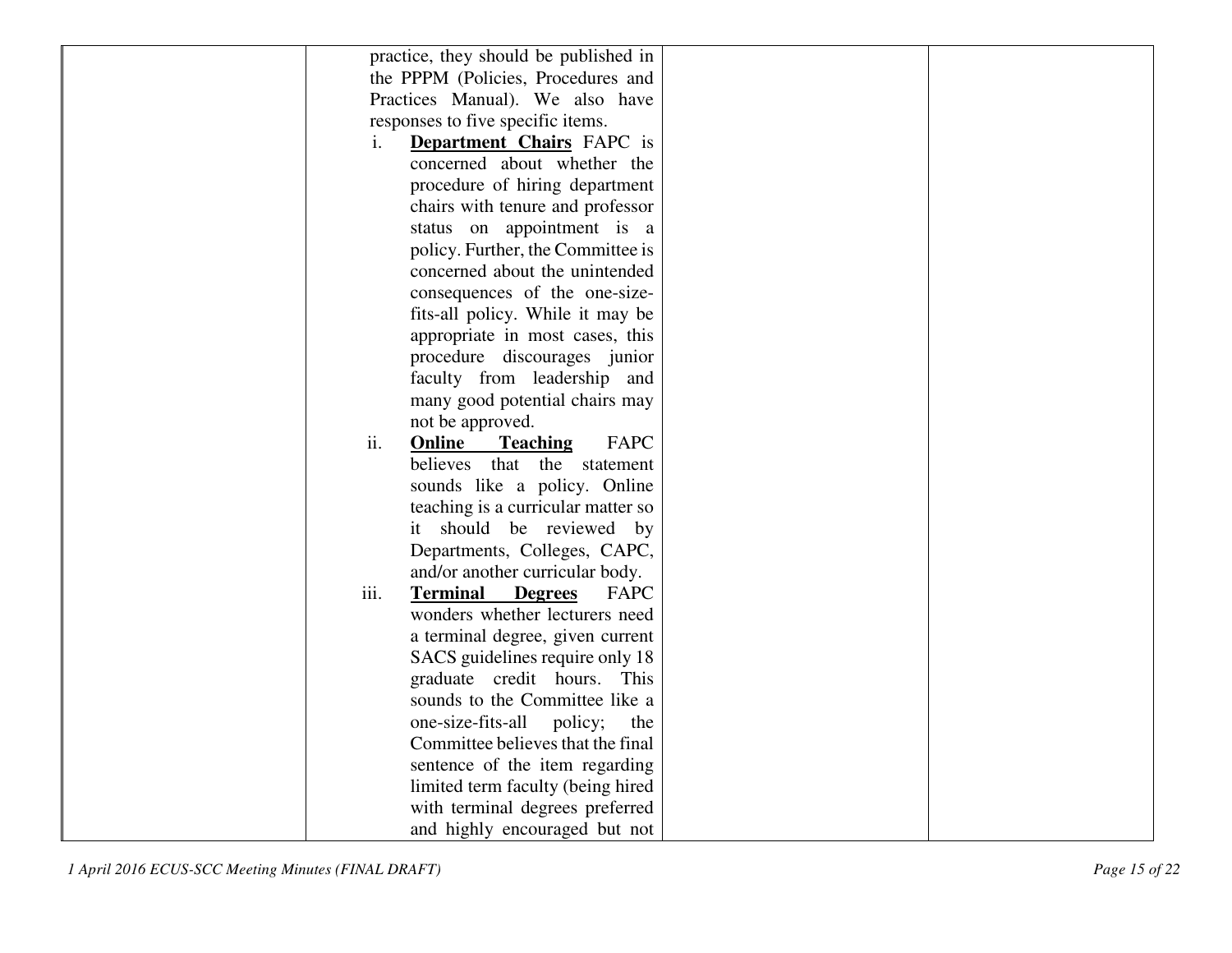|                                | should apply<br>necessary)<br>to                      |
|--------------------------------|-------------------------------------------------------|
|                                | lecturers.                                            |
|                                | <b>Faculty</b><br>FAPC<br><b>Positions</b><br>iv.     |
|                                | recommends<br>that<br>faculty                         |
|                                | replacement hires revert to the                       |
|                                | Deans rather than the Provost.                        |
|                                | <b>New</b>                                            |
|                                | <b>Faculty</b><br><b>Orientation</b><br>$V_{\bullet}$ |
|                                | FAPC has concerns about the                           |
|                                | value of reassigned time (which                       |
|                                | seems like course release) for                        |
|                                | orientation.                                          |
|                                | d. Student Rating of Instruction                      |
|                                | <b>Surveys FAPC</b> is concerned about the            |
|                                | price, the participation, and the                     |
|                                | usability of the current instrument and               |
|                                | recommends the university find a                      |
|                                | different instrument that is less                     |
|                                | expensive and has fewer questions.                    |
|                                | <b>Questions</b>                                      |
|                                | 1. Were the concerns about the Provost's              |
|                                | Memo communicated to the Provost? No                  |
|                                | as these concerns were identified only at             |
|                                | today's FAPC meeting. These concerns                  |
|                                | will be communicated to the Provost.                  |
|                                | 2. When does the contract for the current             |
|                                | Student Opinion Surveys end? The                      |
|                                | contract ends in 2016. This may not give              |
|                                | sufficient time to activate a replacement.            |
| <b>Resources, Planning and</b> | <b>Motions RPIPC</b> has no motions to submit<br>1.   |
| <b>Institutional Policy</b>    | for university senate consideration at its            |
| <b>Committee (RPIPC)</b>       | 22 Apr 2016 meeting.                                  |
|                                | 2. Officers The 2015-16 RPIPC officers are            |
| <b>Jan Clark</b>               | Jan Clark (Chair), Ben McMillan (Vice-                |
|                                | Chair) and Brittiny Johnson (Secretary).              |
|                                | 3. Meetings The Resources, Planning and               |
|                                | Institutional Policy Committee met on 1               |
|                                | Apr 2016 from 2:00pm to 3:15pm.                       |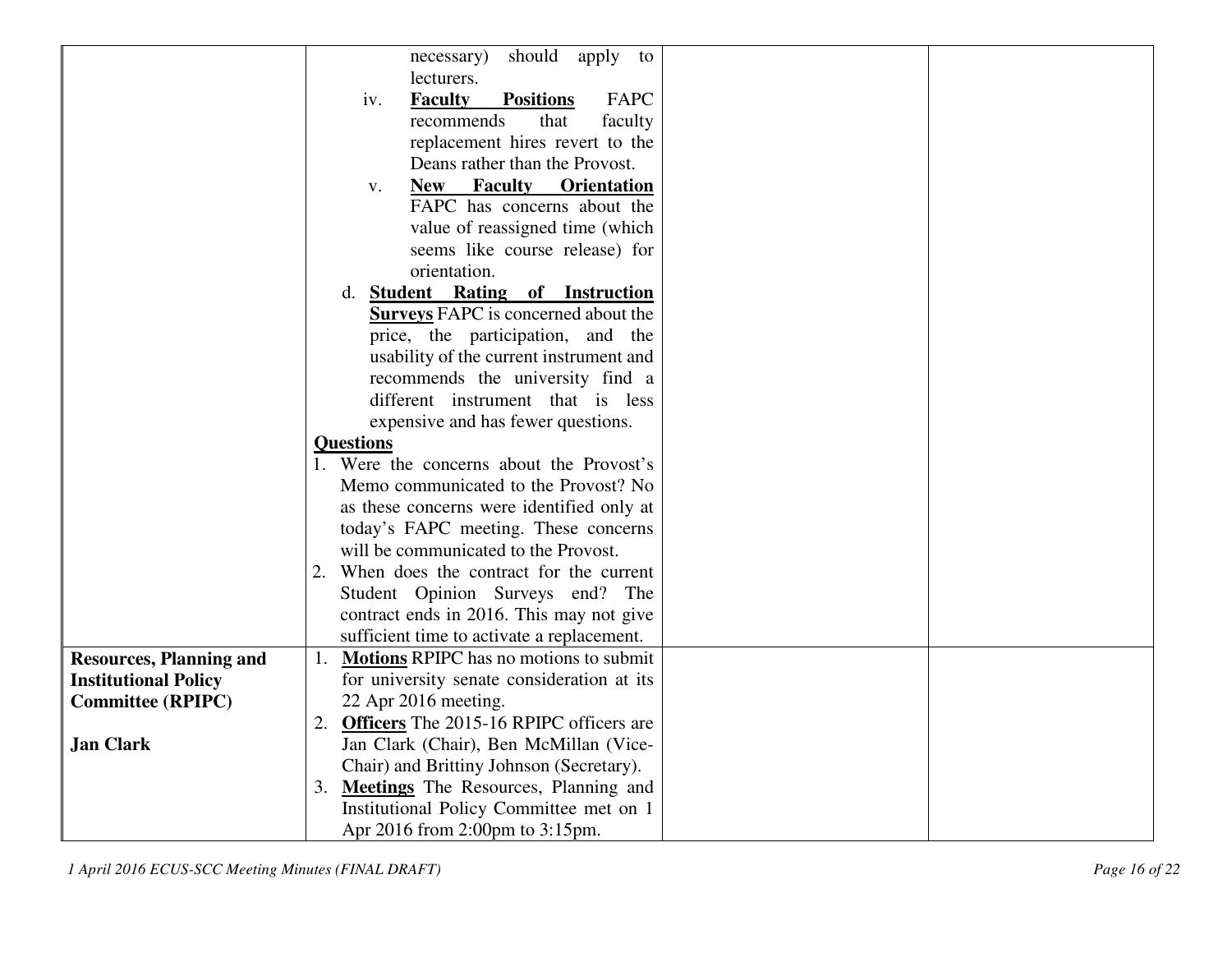|                               | <b>Public Art Policy</b> The only matter of<br>a. |
|-------------------------------|---------------------------------------------------|
|                               | discussion was brought by Michael                 |
|                               | Rickenbaker, the Unversity Architect.             |
|                               | He brought proposed additions to the              |
|                               | current GC Public Art Policy (noting              |
|                               | that this current policy was adopted as           |
|                               | Motion 1213.RPIPC.001.P by the                    |
|                               |                                                   |
|                               | university senate and approved by the             |
|                               | university president) and will follow             |
|                               | up with a specific proposal draft with            |
|                               | the 2016-2017 RPIPC.                              |
| <b>Student Affairs Policy</b> | 1. Motions SAPC has no motions to submit          |
| <b>Committee (SAPC)</b>       | for university senate consideration at its        |
|                               | 22 Apr 2016 meeting.                              |
| <b>David Johnson</b>          | 2. Officers The 2015-16 SAPC officers are         |
|                               | David Johnson (Chair), Heidi Fowler               |
|                               | Cliff<br>(Vice-Chair)<br>and<br>Towner            |
|                               | (Secretary).                                      |
|                               | 3. No Meeting The Student Affairs Policy          |
|                               | Committee did not meet on 1 Apr 2016.             |
|                               | 4. Veterans SAPC requests that Jordan             |
|                               | Wilcher be invited to provide an update on        |
|                               | student veterans' issues at the 22 Apr 2016       |
|                               | university senate meeting. John R.                |
|                               | Swinton replied that he will add this             |
|                               | update to the tentative agenda of the 22          |
|                               | Apr 2016 meeting.                                 |
| Subcommittee on               | 1. Motions SCoN has one motion to submit          |
| <b>Nominations (SCoN)</b>     | for the consideration of the 2016-2017            |
|                               | university senate at its 22 Apr 2016              |
| <b>Chavonda Mills</b>         | organizational meeting.                           |
|                               | 2. Officers The 2015-16 SCoN officers are         |
|                               | Chavonda Mills (Chair), (No Vice-Chair            |
|                               | position) and Craig Turner (Secretary).           |
|                               | 3. Slate of Nominees for 2016-2017 US The         |
|                               | proposed slate of nominees for the                |
|                               | committees and officers of the 2016-2017          |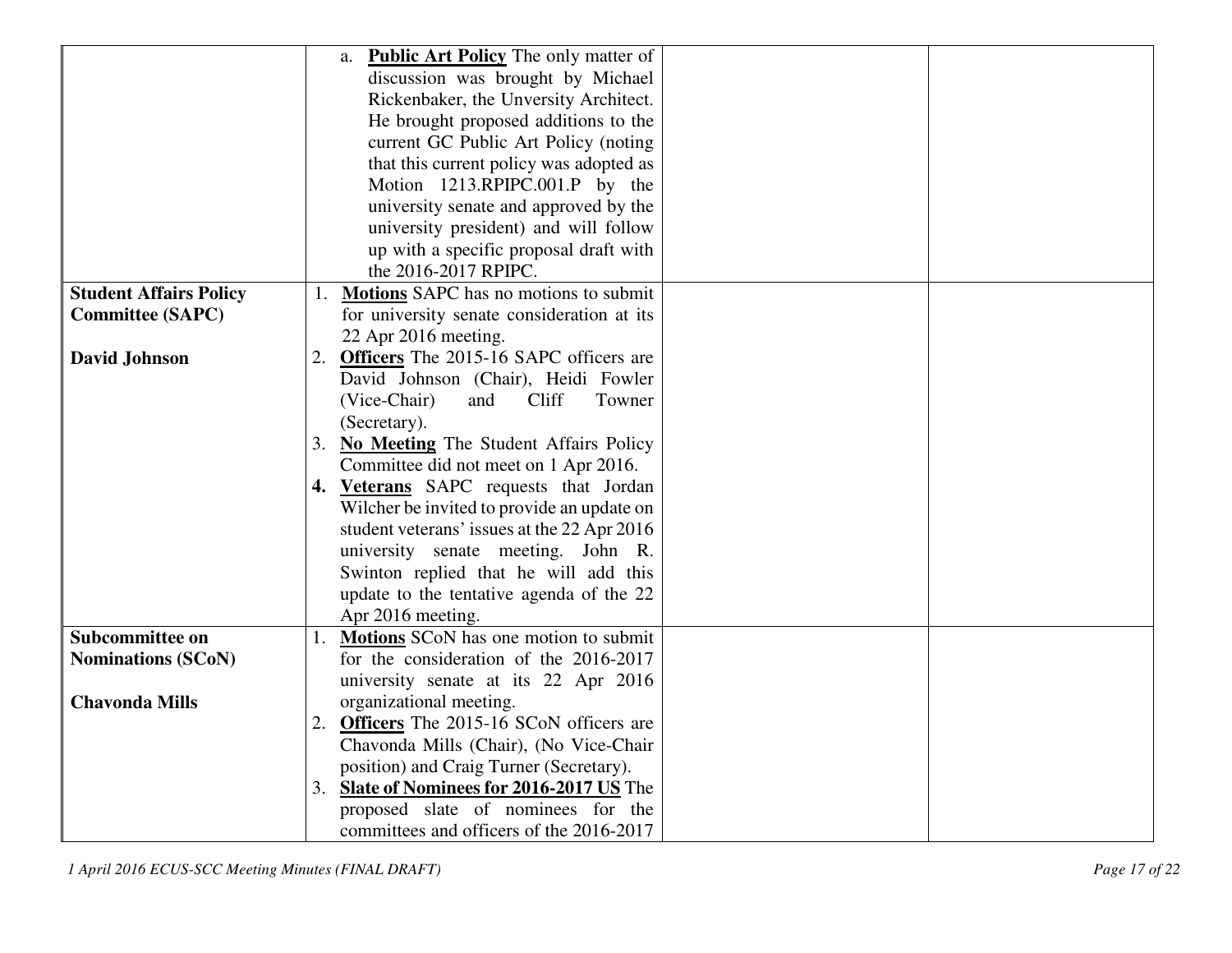| University Senate was<br>shared<br>for     |  |
|--------------------------------------------|--|
| Subcommittee on Nominations review.        |  |
| The following revisions/suggestions to the |  |
| slate were made:                           |  |
| a. On behalf of SCoN, Jolene Cole will     |  |
| contact her colleagues in the library      |  |
| and solicit a library faculty volunteer    |  |
| for APC.                                   |  |
| b. On behalf of SCoN, Susan Steele will    |  |
| contact her colleagues in CoHS and         |  |
| solicit a CoHS faculty volunteer for       |  |
| FAPC.                                      |  |
| c. At its 1 Apr 2016 meeting, ECUS         |  |
| nominated faculty volunteers Diane         |  |
| Gregg and Cliff Towner to SoCC.            |  |
| Each had completed the committee           |  |
| preference survey and expressed a          |  |
| willingness to serve on SoCC.              |  |
| d. On behalf of SCoN, Chavonda Mills       |  |
| will check to see if one of the elected    |  |
| faculty senators serving on SoCC is        |  |
| willing to serve also on CAPC.             |  |
| e. POE (Presiding Officer Elect) The       |  |
| process: contact each nominee and          |  |
| request each to accept or decline the      |  |
| nomination; if accepting nomination,       |  |
| the candidate shall draft a statement      |  |
| detailing qualifications and interest in   |  |
| serving in this office; if two or more     |  |
| candidates (i.e. more than one) are        |  |
| identified, implement a preference         |  |
| poll of elected faculty senators. This     |  |
| process has been the recent practice       |  |
| when two or more candidates accept         |  |
| nominations to serve in a given office     |  |
| (as an officer of the university senate).  |  |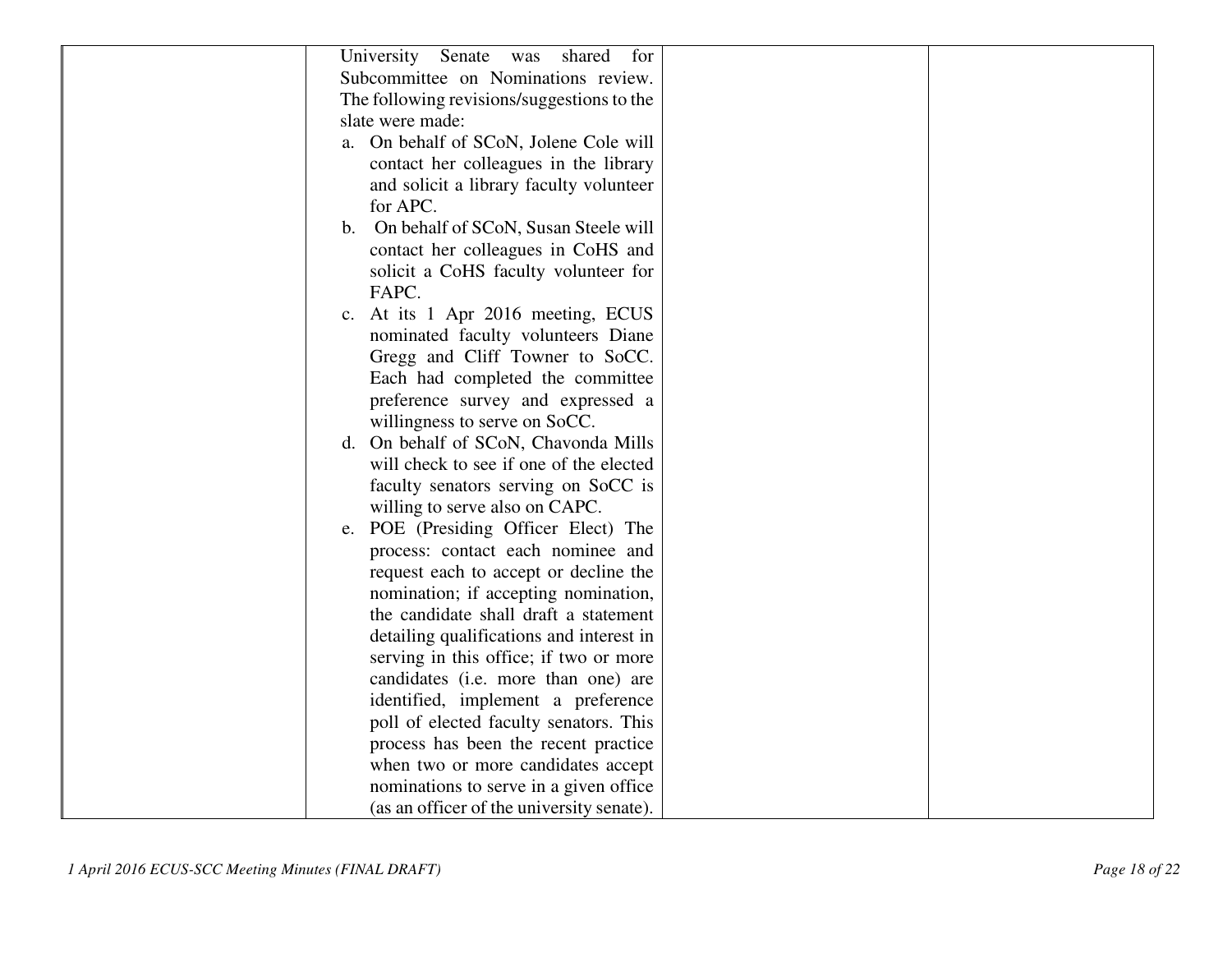| f. Due to a shortage of EFS to meet             |  |
|-------------------------------------------------|--|
| committee composition requirements,             |  |
| SCoN will revisit the bylaws                    |  |
| requirement of 37 EFS on the US                 |  |
| during the 2016-2017 academic year.             |  |
| <b>Staff Council Chair Daniel McDonald</b>      |  |
| $\mathbf{g}$ .                                  |  |
| indicated that the (four) Selected Staff        |  |
| Senators and Staff Council appointees           |  |
| to SAPC and RPIPC might not be                  |  |
| named in time for the organizational            |  |
| meetings of the 2016-2017 university            |  |
| senate (3:30pm 22 Apr) or its                   |  |
| committees (2pm 29 Apr). The reason             |  |
| for this possible delay is that the             |  |
| individual who was preparing these              |  |
| nominations for Staff Council has               |  |
| taken medical leave and awareness of            |  |
| this had just recently come to light.           |  |
| Thus Staff Council had elected to               |  |
| prioritize identification of recipients         |  |
| of staff awards above identification of         |  |
| its university senate representatives.          |  |
| Efforts will commence as soon as                |  |
| possible to identify staff to serve as          |  |
| university senate representatives.              |  |
| A <b>MOTION</b> to adopt the current slate of   |  |
| nominees for committee members and officers     |  |
| of the 2016-17 university senate as the SCoN    |  |
| slate of nominations for consideration by the   |  |
| 2016-2017 university senate at its 22 Apr       |  |
| 2016 organizational meeting with the            |  |
| understanding that the proposed plans to fill   |  |
| the vacancies on the slate will be successfully |  |
| implemented and that a committee nominee        |  |
| for Presiding Officer Elect will be determined  |  |
| via the process proposed was made, seconded     |  |
| and adopted by a voice vote.                    |  |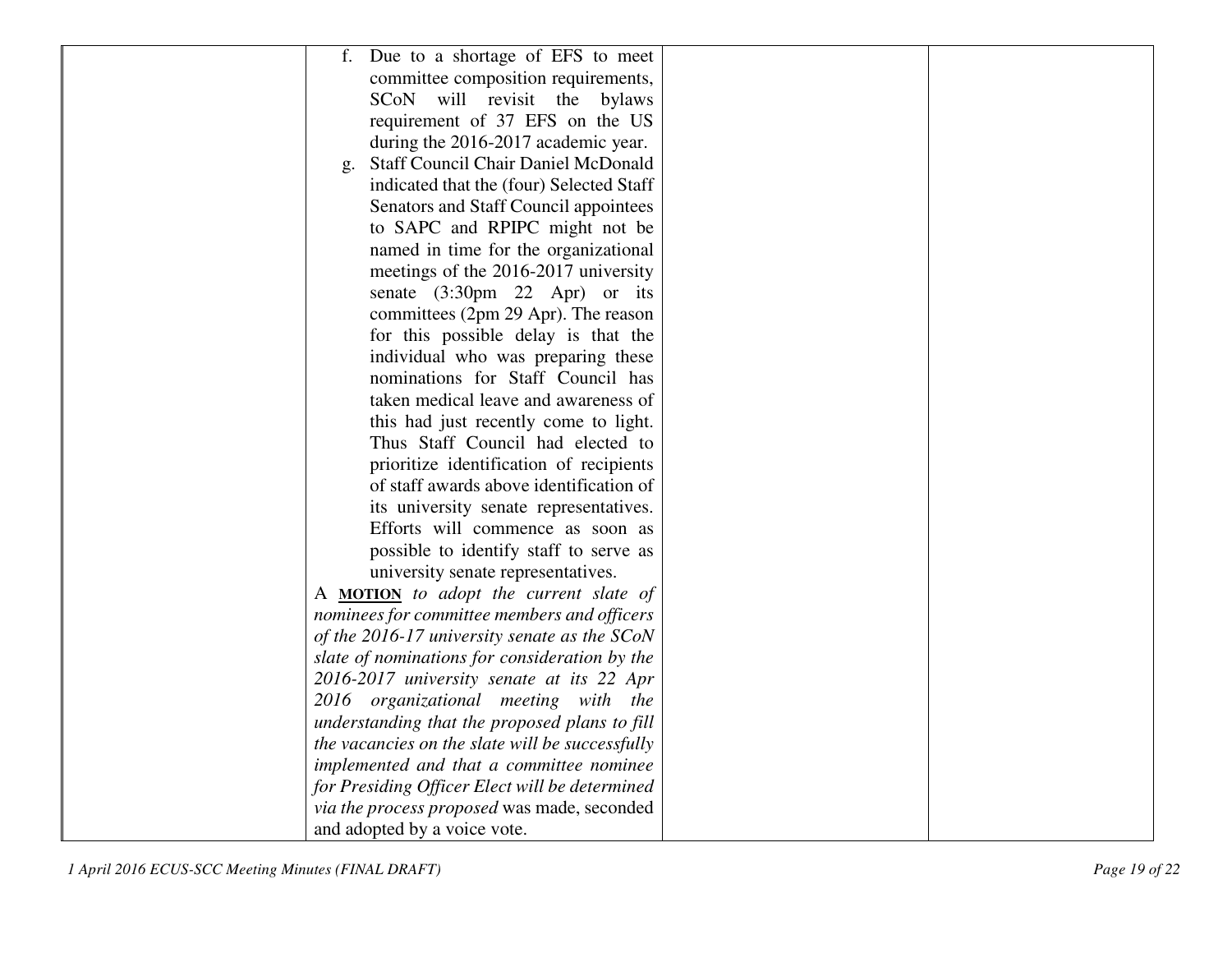| <b>V. Information Items</b>     |                                               |                                |                                |
|---------------------------------|-----------------------------------------------|--------------------------------|--------------------------------|
| Actions/Recommendations         |                                               |                                |                                |
| <b>VI. Unfinished Business</b>  |                                               |                                |                                |
| Review of Action &              |                                               |                                |                                |
| Recommendations, Provide        |                                               |                                |                                |
| updates (if any) to Follow-up   |                                               |                                |                                |
| <b>VII. New Business</b>        |                                               |                                |                                |
| Actions/Recommendations         |                                               |                                |                                |
| <b>University Senate Agenda</b> | <b>Tentative Agenda 22 Apr 2016</b> Based on  | The motion (circulate minutes) | John R. Swinton to draft<br>1. |
| and Minutes Review              | the committee reports at this meeting         | with the one correction) was   | the tentative agenda of        |
|                                 | Motions There will be up to five<br>a.        | approved.                      | the 22 Apr 2016 meeting        |
|                                 | motions on the agenda of the 22 Apr           |                                | of the university senate.      |
|                                 | 2016 meeting of the university senate,        |                                | Motions to be entered<br>2.    |
|                                 | specifically                                  |                                | into the online motion         |
|                                 | i. CAPC $(5)$                                 |                                | database by CAPC (5).          |
|                                 | 1) Proposal for Logistics and                 |                                | 3. Craig Turner to circulate   |
|                                 | <b>Transportation Concentration</b>           |                                | the DRAFT minutes of           |
|                                 | 2) Proposal<br>for<br>Substantive             |                                | 18<br>2016<br>Mar<br>the       |
|                                 | change<br>the<br>Special<br>in                |                                | of<br>the<br>meeting           |
|                                 | <b>Education MAT</b>                          |                                | university<br>senate<br>to     |
|                                 | 3) Proposal for M.S. in Athletic              |                                | university senators for        |
|                                 | (Approved<br>Training<br>by                   |                                | review.                        |
|                                 | Graduate Council)                             |                                |                                |
|                                 | 4) M.Ed in<br>C&I<br>Proposal                 |                                |                                |
|                                 | Graduate<br>(Approved<br>by                   |                                |                                |
|                                 | Council)                                      |                                |                                |
|                                 | 5) Ed.S. in Teacher Leadership                |                                |                                |
|                                 | Proposal<br>(Approved<br>by                   |                                |                                |
|                                 | Graduate Council)                             |                                |                                |
|                                 | <b>Reports</b><br>$\mathbf{b}$ .              |                                |                                |
|                                 | <b>Recurring</b> Administrative reports<br>1. |                                |                                |
|                                 | and committee reports are agenda              |                                |                                |
|                                 | items.                                        |                                |                                |
|                                 | An update on student<br>ii. Veterans          |                                |                                |
|                                 | issues<br>from<br>Jordan<br>veterans'         |                                |                                |
|                                 | Wilcher is an agenda item.                    |                                |                                |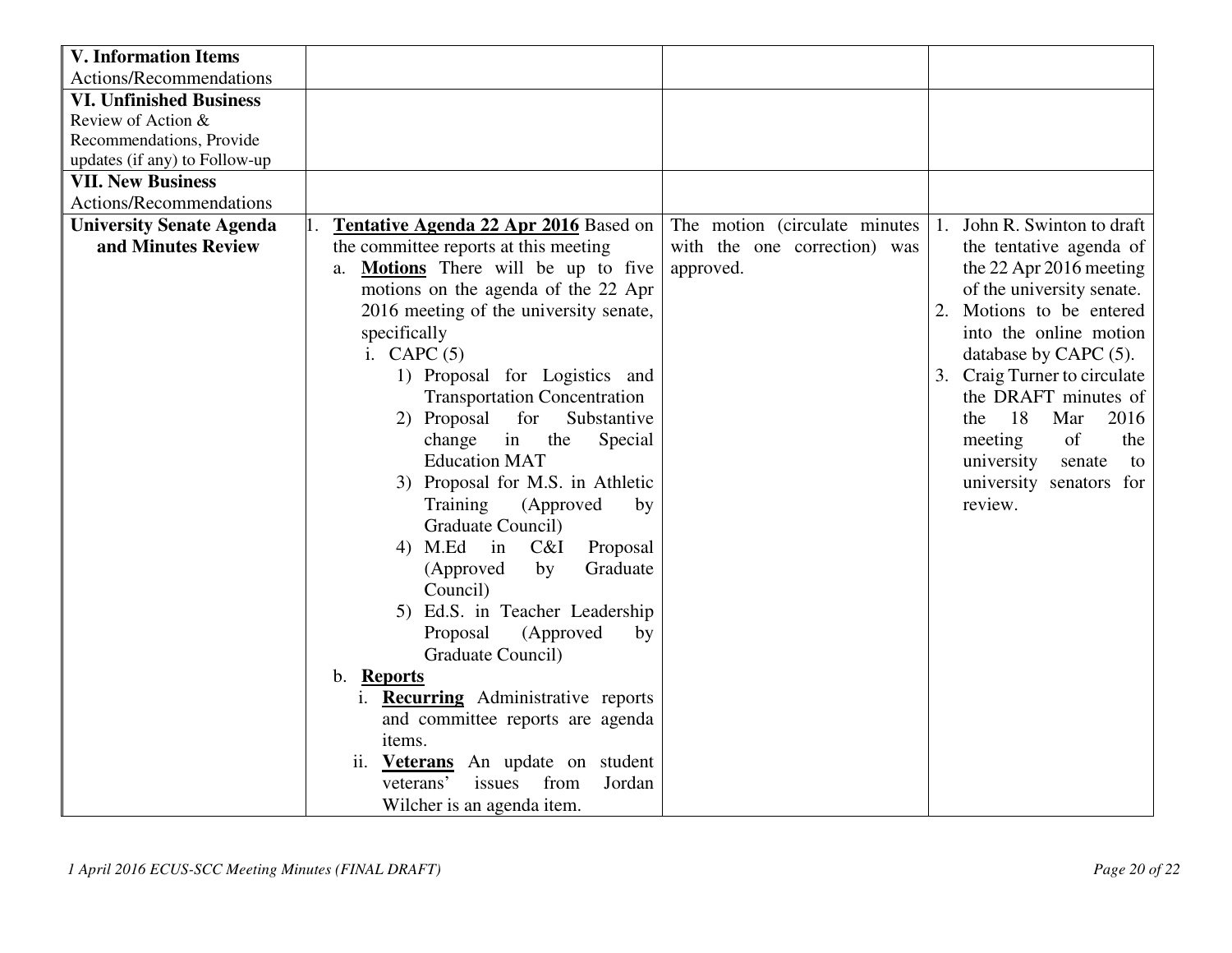|                              | iii. <b>Strategic Plan</b> An update on the<br>strategic plan from Mark Pelton is an           |                                   |                              |
|------------------------------|------------------------------------------------------------------------------------------------|-----------------------------------|------------------------------|
|                              | agenda item.                                                                                   |                                   |                              |
|                              | University Senate Minutes Review A                                                             |                                   |                              |
|                              | motion that the DRAFT minutes of the 18                                                        |                                   |                              |
|                              | Mar 2016 university senate meeting be                                                          |                                   |                              |
|                              | circulated for university senator review                                                       |                                   |                              |
|                              | was made and seconded. There was one                                                           |                                   |                              |
|                              | correction received during review.                                                             |                                   |                              |
|                              | Specifically the date for the Scholarship                                                      |                                   |                              |
|                              | Celebration was corrected from Wed                                                             |                                   |                              |
|                              | April 20 to Tu April 19 in the Provost's                                                       |                                   |                              |
|                              | Report.                                                                                        |                                   |                              |
| <b>VIII. Next Meeting</b>    |                                                                                                |                                   |                              |
| (Tentative Agenda, Calendar) |                                                                                                |                                   |                              |
| 1. Calendar                  | 22 Apr 2016 @ 2:00pm Univ. Senate A&S 2-72                                                     |                                   |                              |
|                              | 22 Apr 2016 @ 3:30pm Organizational meeting<br>of the 2016-2017 University Senate in A& S 2-72 |                                   |                              |
|                              | 29 Apr 2016 @ 2:00pm Organizational meetings                                                   |                                   |                              |
|                              | of the committees of the 2016-2017 University                                                  |                                   |                              |
|                              | Senate                                                                                         |                                   |                              |
| 2. Tentative Agenda          | Some of the deliberation today may have                                                        |                                   | John R. Swinton to ensure    |
|                              | generated tentative agenda items for future                                                    |                                   | that such items (if any) are |
|                              | ECUS and ECUS-SCC meetings.                                                                    |                                   | added to recommendations     |
|                              |                                                                                                |                                   | to the $2016-2017$ ECUS as   |
|                              |                                                                                                |                                   | items in the $2015-2016$     |
|                              |                                                                                                |                                   | ECUS annual report.          |
| IX. Adjournment              | As there was no further business to consider,                                                  | The motion to adjourn was         |                              |
|                              | a <b>MOTION</b> to adjourn the meeting was made                                                | approved<br>the<br>and<br>meeting |                              |
|                              | and seconded.                                                                                  | adjourned at 4:42 pm.             |                              |

### **Distribution:**

 First; To Committee Membership for Review Second: Posted to the Minutes Website

**Approved by:**<br>Committee Chairperson (Including this Approval by chair at committee discretion)